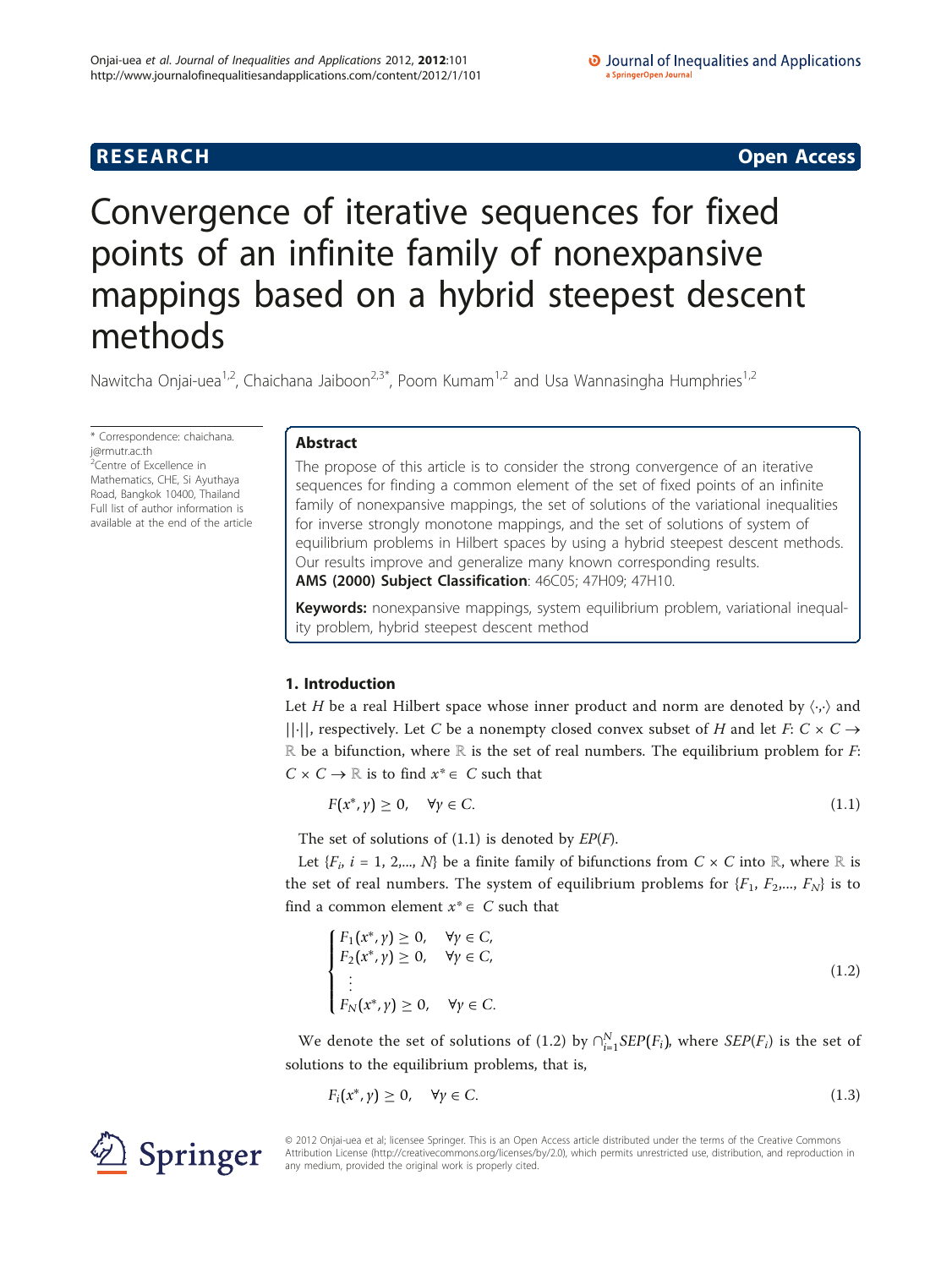If  $N = 1$ , then the problem (1.2) is reduced to the equilibrium problems.

If  $N = 1$  and  $F(x^*, y) = \langle Bx^*, y - x^* \rangle$ , then the problem (1.2) is reduced to the variational inequality problems of finding  $x^* \in C$  such that

$$
\langle Bx^*, y - x^* \rangle \ge 0, \quad \forall y \in C. \tag{1.4}
$$

The set of solutions of  $(1.4)$  is denoted by  $VI(C, B)$ .

Many problems in applied sciences, such as monotone inclusion problems, saddle point problems, optimization problems, variational inequality problems, Nash equilibrium problems, and equilibrium problems as special cases. Some methods have been proposed to solve  $VI(C, B)$ ,  $EP(F_i)$ , and  $SEP(F_i)$ ; see, for example [[1-](#page-20-0)[22\]](#page-21-0) and references therein. The above formulations (1.2) extends this formulism to such problems, covering in particular various forms of feasibility problems [\[23,24\]](#page-21-0).

Let  $P_C$  be the metric projection of H onto the closed convex subset C. Let S:  $C \rightarrow C$ be a *nonexpansive* mapping, that is,  $||Sx - Sy|| \le ||x - y||$  for all  $x, y \in C$ . The set of fixed points of S is denoted by  $F(S) = \{x \in C: Sx = x\}$ . If  $C \subseteq H$  is nonempty, bounded, closed and convex and S is a nonexpansive mapping of C into itself, then  $F(S)$  is none-mpty; see, for example, [[25](#page-21-0),[26\]](#page-21-0). A mapping  $f: C \to C$  is a *contraction* on C if there exists a constant  $\eta \in (0,1)$  such that  $||f(x) - f(y)|| \leq \eta ||x - y||$  for all  $x, y \in C$ .

**Definition 1.1.** Let  $B: C \rightarrow H$  be nonlinear mappings. Then B is called

- (1) monotone if  $\langle Bx By, x y \rangle \geq 0, \forall x, y \in C$ ,
- (2)  $\xi$ -inverse-strongly monotone if there exists a constant  $\xi > 0$  such that

$$
\langle Bx - By, x - y \rangle \ge \xi \|Bx - By\|^2, \quad \forall x, y \in C.
$$

(3) A set-valued mapping  $Q: H \to 2^H$  is called *monotone* if for all  $x, y \in H$ ,  $f \in Qx$ and  $g \in Qy$  imply  $\langle x - y, f - g \rangle \ge 0$ . A monotone mapping  $Q: H \to 2^H$  is called *maximal monotone*, if it is monotone and if for any  $(x, f) \in H \times H$ 

$$
\langle x - \gamma, f - g \rangle \ge 0, \quad \forall (\gamma, g) \in Graph(Q)
$$

(the graph of mapping Q) implies that  $f \in Qx$ .

A typical problem is to minimize a quadratic function over the set of fixed points of a nonexpansive mapping defined on a real Hilbert space H:

$$
\min_{x\in F}\left[\frac{1}{2}\left\langle Ax,x\right\rangle - \left\langle x,b\right\rangle\right],
$$

where F is the fixed point set of a nonexpansive mapping S defined on H and b is a given point in H.

A linear bounded operator A is *strong positive* if there exists a constant  $\bar{y} > 0$  with the property

$$
\langle Ax, x \rangle \ge \bar{\gamma} \|x\|^2, \quad \forall x \in H.
$$

Marino and Xu [\[27](#page-21-0)] introduced a new iterative scheme by the viscosity approximation method:

$$
x_{n+1} = \varepsilon_n \gamma f(x_n) + (1 - \varepsilon_n A) S x_n. \tag{1.5}
$$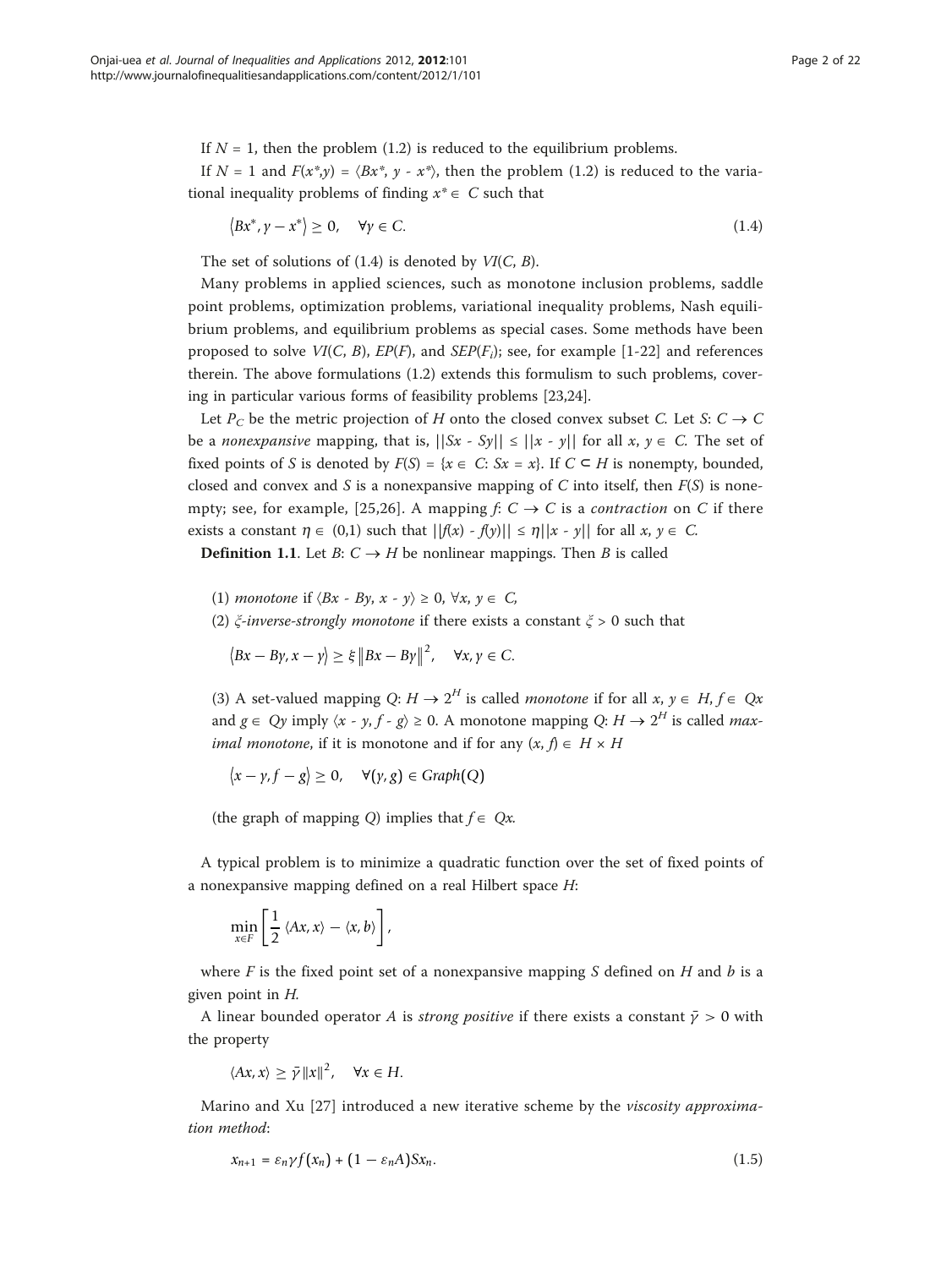They proved that the sequences  $\{x_n\}$  generated by (1.5) converges strongly to the unique solution of the variational inequality:

$$
\langle \gamma f z - Az, x - z \rangle \leq 0, \quad \forall x \in F(S),
$$

which is the optimality condition for the minimization problem:

$$
\min_{x \in F(S)} \left[ \frac{1}{2} \langle Ax, x \rangle - h(x) \right],\tag{1.6}
$$

where  $h$  is a potential function for  $H$ .

In order to find a common element of the set of fixed points of a nonexpansive mapping and the set of solutions of variational inequalities for a  $\zeta$ -inverse-strongly monotone mapping, Takahashi and Toyoda [[28](#page-21-0)] introduced the following iterative scheme:

$$
\begin{cases} x_0 \in C \text{ chosen arbitrary,} \\ x_{n+1} = \gamma_n x_n + (1 - \gamma_n) S P_C(x_n - \alpha_n B x_n), \quad \forall n \ge 0, \end{cases}
$$
 (1.7)

where B is a  $\xi$ -inverse-strongly monotone mapping,  $\{\gamma_n\}$  is a sequence in (0, 1), and  $\{\alpha_n\}$  is a sequence in  $(0,2\zeta)$ . They showed that if  $F(S) \cap VI(C,B)$  is nonempty, then the sequence  $\{x_n\}$  generated by (1.7) converges weakly to some  $z \in F(S) \cap VI(C, B)$ .

In order to find a common element of  $F(S) \cap VI(C, B)$ , let S:  $H \rightarrow H$  be a nonexpansive mapping, Yamada [[29](#page-21-0)] introduced the following iterative scheme called the hybrid steepest descent method:

$$
x_{n+1} = Sx_n - \alpha_n \mu B Sx_n, \quad \forall n \ge 1,
$$
\n
$$
(1.8)
$$

where  $x_1 = x \in H$ ,  $\{\alpha_n\} \subset (0,1)$ , let B:  $H \to H$  be a strongly monotone and Lipschitz continuous mapping and  $\mu$  is a positive real number. He proved that the sequence  $\{x_n\}$ generated by (1.8) converges strongly to the unique solution of the  $F(S) \cap VI(C, B)$ .

Let C be a nonempty closed convex subset of H. Given  $r > 0$  the operators  $J_r^F: H \to C$  defined by

$$
J_r^F(x) = \left\{ z \in C : F(z, \gamma) + \frac{1}{r} \langle \gamma - z, z - x \rangle \geq 0, \quad \forall \gamma \in C \right\},\
$$

is called the resolvent of  $F$  (see [\[3](#page-20-0)]). It is shown in [3] that under suitable hypotheses on *F* (to be stated precisely in Section 2),  $J_r^F$  :  $H \to C$  is single-valued and firmly nonexpansive and satisfied

$$
F(J_r^F)=EP(F),\quad \forall r>0.
$$

Using the result, in 2009, Colao et al. [\[10\]](#page-20-0) introduced and considered an implicit iterative scheme for finding a common element of the set of solutions of the system equilibrium problems and the set of common fixed points of an infinite family of nonexpansive mappings on C. Starting with an arbitrary initial  $x_0 \in C$  and defining a sequence  $\{z_n\}$  recursively by

$$
x_n = \varepsilon_n \gamma f(x_n) + (1 - \varepsilon_n A) W_n J_{r_{M,n}}^{F_M} J_{r_{M-1,n}}^{F_{M-1}} J_{r_{M-2,n}}^{F_{M-2}} \cdots J_{r_{2,n}}^{F_2} J_{r_{1,n}}^{F_1} x_n,
$$
(1.9)

where  $\{\epsilon_n\}$  be a sequences in (0,1). It is proved [[10\]](#page-20-0) that under certain appropriate conditions imposed on  $\{\epsilon_n\}$  and  $\{r_n\}$ , the sequence  $\{x_n\}$  generated by (1.9) converges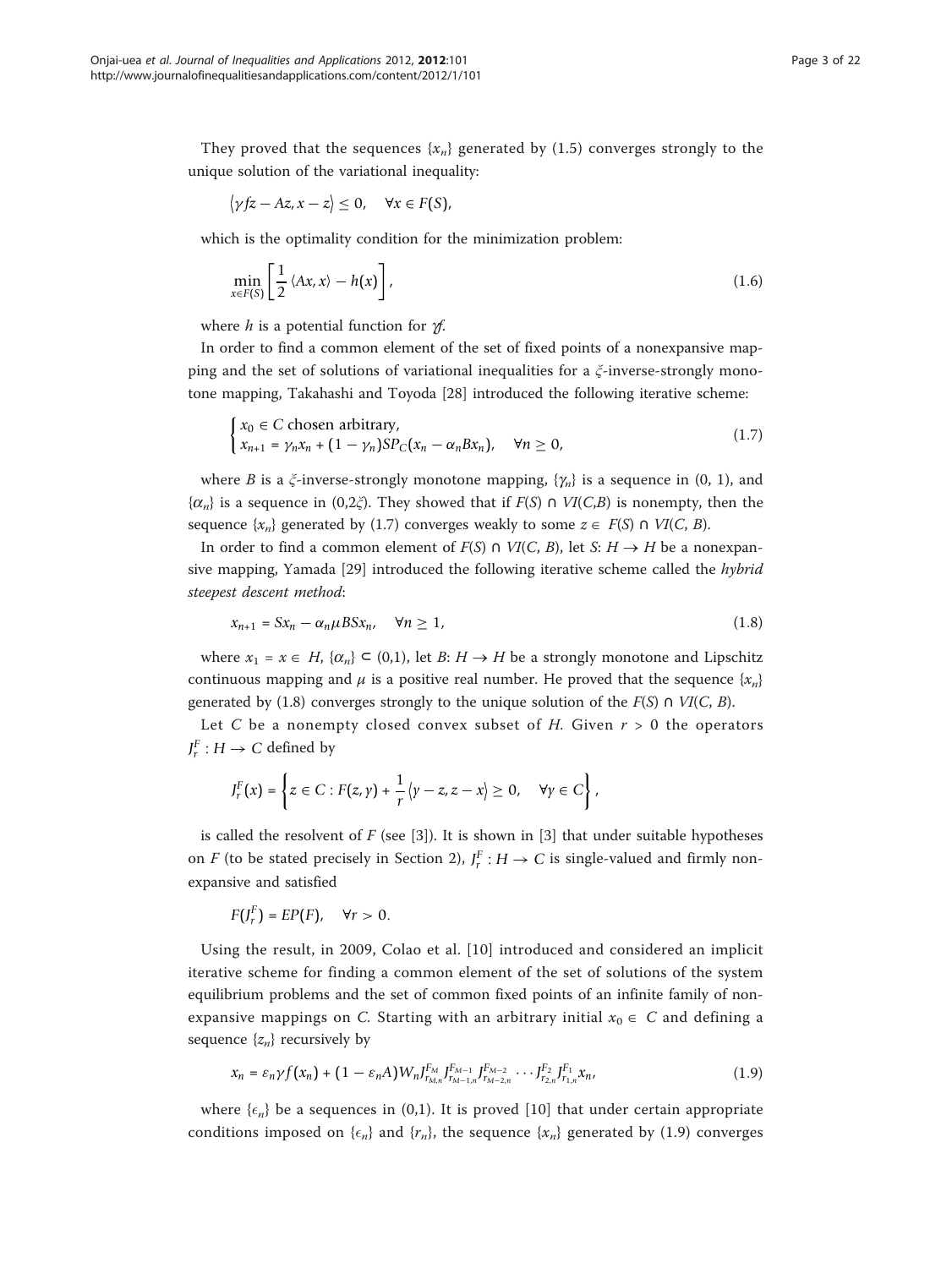strongly to  $z \in \bigcap_{n=1}^{\infty} F(T_n) \cap \big(\bigcap_{k=1}^{M} SEP(F_k)\big)$ , where  $z$  is the unique solution of the variational inequality and which is the optimality condition for the minimization problem.

In 2010, Colao and Marino [\[30](#page-21-0)] introduced the following explicit viscosity scheme with respect to W-mappings for an infinite family of nonexpansive mappings

$$
x_{n+1} = \varepsilon_n \gamma f(x_n) + \beta_n x_n + \left( (1 - \beta_n)I - \varepsilon_n A \right) W_n J_{r_n}^F x_n. \tag{1.10}
$$

They prove that sequence  $\{x_n\}$  and  $\{f_{r_n}^F\}$  converge strongly to  $z \in \bigcap_{n=1}^{\infty} F(T_n) \cap EP(F)$ , where  $z$  is an equilibrium point for  $F$  and is the unique solution of the variational inequality:

$$
\langle \gamma f z - Az, x - z \rangle \leq 0, \quad \forall x \in \cap_{n=1}^{\infty} F(T_n) \cap EP(F)
$$

or, equivalently, the unique solution of the minimization problem

$$
\min_{x \in \cap_{n=1}^{\infty} F(T_n) \cap EP(F)} \left[ \frac{1}{2} \langle Ax, x \rangle - h(x) \right],
$$

where h is a potential function for  $\gamma f$ . Recently, Chantarangsi et al. [\[11](#page-20-0)] introduced some iterative processes based on the viscosity hybrid steepest descent method for finding a common solutions of a generalized mixed equilibrium problem, the set of fixed points of a nonexpansive mapping and the set of solutions of variational inequality problem in a real Hilbert space.

In this article, motivated by above results, we introduce an iterative scheme for finding a common element of the set of solutions of system of equilibrium problems, the set of fixed points of an infinite family of nonexpansive mapping, and the set of solutions of variational inequality problems for inverse strongly monotone mapping in a real Hilbert space by using a new hybrid steepest descent methods. The results shown in this article improve and extend the recent ones announced by many others.

# 2. Preliminaries

Let H be a real Hilbert space, when  $\{x_n\}$  is a sequence in H, we denote strong convergence of  $\{x_n\}$  to  $x \in H$  by  $x_n \to x$  and weak convergence by  $x_n \to x$ . Let C be nonempty closed convex subset of H. The nearest point projection  $P_C: H \to C$  defined from H onto C is the function which assigns to each  $x \in H$  its nearest point denoted by  $P_Cx$ in C. Thus,  $P_Cx$  is the unique point in C such that  $||x - P_Cx|| \le ||x - y||$ ,  $\forall y \in C$ . It easy to see that  $P_C$  is nonexpansive and

$$
x^* \in VI(C, B) \Leftrightarrow x^* = P_C(x^* - \lambda Bx^*), \quad \lambda > 0. \tag{2.1}
$$

**Lemma 2.1.** [\[26](#page-21-0)]Let H be a Hilbert space, let C be a nonempty closed convex subset of H. Let  $\xi > 0$  and let A:  $C \to H$  be  $\xi$ -inverse strongly monotone. If  $0 < \rho \leq 2\xi$ , then I - $QB$  is a nonexpansive mapping of C into H.

**Lemma 2.2.** [\[26](#page-21-0)] Let  $H$  be a real Hilbert spaces, there hold the following identities:

(i) for each  $x \in H$  and  $x^* \in C$ ,  $x^* = P_Cx \Leftrightarrow \langle x - x^*, y - x^* \rangle \le 0$  for all  $y \in C$ ; (ii)  $P_C: H \to C$  is nonexpansive, that is,  $||P_Cx - P_Cy|| \le ||x - y||$  for all  $x, y \in H$ ; (iii)  $P_C$  is firmly nonexpansive, that is,  $||P_Cx - P_Cy||^2 \le \langle P_Cx - P_Cy, x - y \rangle$  for all x,y  $\in H$ ;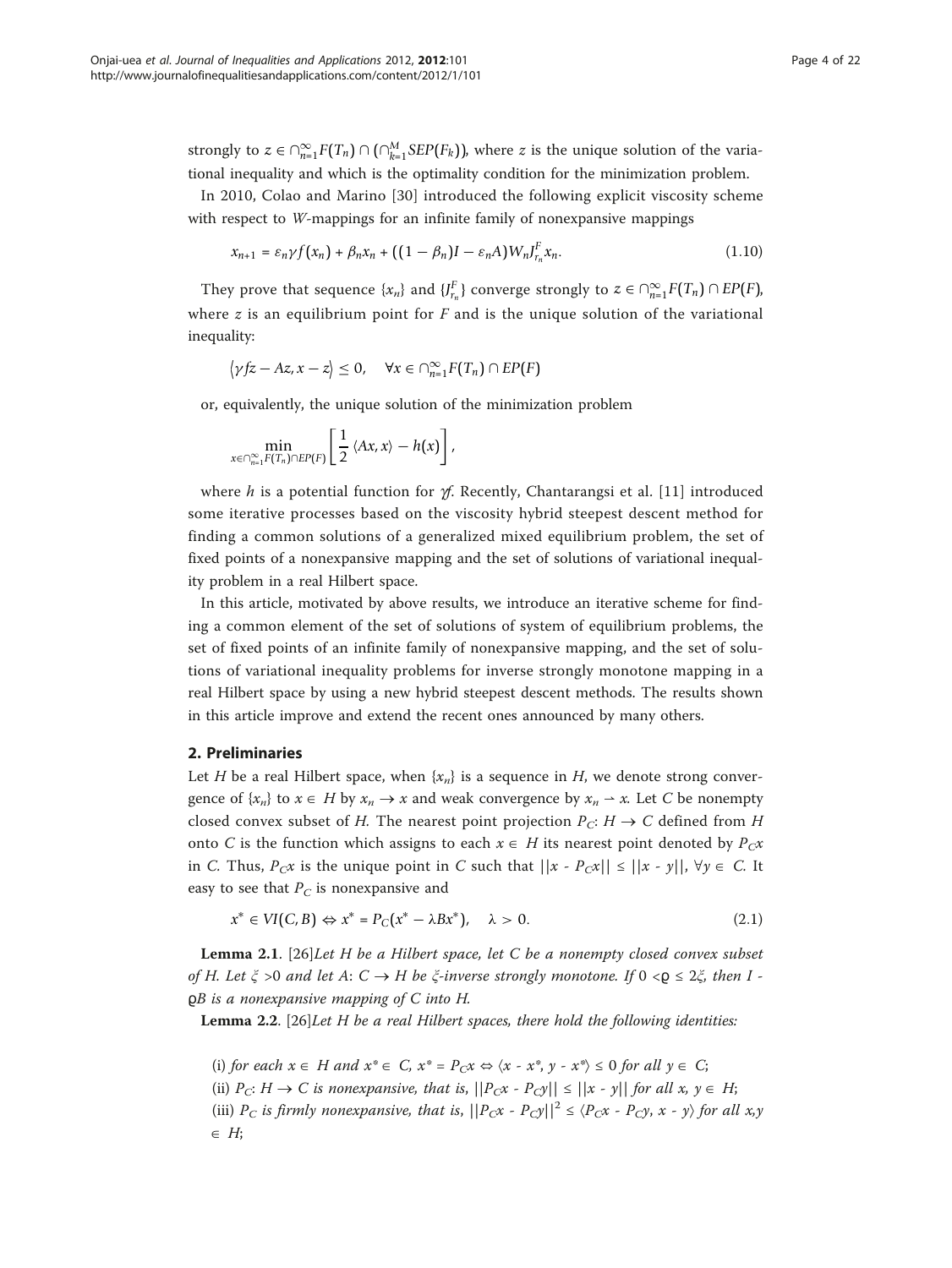(iv) 
$$
||tx + (1 - t)y||^2 = t||x||^2 + (1 - t)||y||^2 - t(1 - t)||x - y||^2
$$
, ∀t ∈ [0,1], for all x,y  
\n∈ H;  
\n(v)  $||x + y||^2 \le ||x||^2 + 2\langle y, x + y \rangle$ .

**Lemma 2.3.** [[31](#page-21-0)] Each Hilbert space H satisfies Opial's condition, that is, for any sequence  $\{x_n\} \subseteq H$  with  $x_n \to x$ , the inequality

$$
\liminf_{n\to\infty}||x_n-x||<\liminf_{n\to\infty}||x_n-y||,
$$

hold for each  $y \in H$  with  $y \neq x$ .

**Lemma 2.4.** [[27\]](#page-21-0) Let C be a nonempty closed convex subset of H and let f be a contraction of H into itself with  $\eta \in (0,1)$ , and A be a strongly positive linear bounded

operator on H with coefficient  $\bar{\gamma} > 0$ . Then, for  $0 < \gamma < \frac{\bar{y}}{n}$  $\frac{1}{\eta}$ 

$$
\langle x - \gamma, (A - \gamma f)x - (A - \gamma f)\gamma \rangle \ge (\bar{\gamma} - \eta \gamma) \|x - \gamma\|^2, \quad \forall x, \gamma \in H.
$$

That is, A -  $\gamma f$  is a strongly monotone with coefficient  $\bar{\gamma} - \gamma \eta$ .

Lemma 2.5. [\[27](#page-21-0)] Assume A be a strongly positive linear bounded operator on H with coefficient  $\bar{\gamma} > 0$ and  $0 < \rho \leq ||A||^{-1}$ . Then  $||I - \rho A|| \leq 1 - \rho \bar{\gamma}$ .

Throughout this article, we assume that a bifunction  $F: C \times C \rightarrow \mathbb{R}$  satisfies the following conditions:

(A1)  $F(x, x) = 0$  for all  $x \in C$ ; (A2) F is monotone, i.e.,  $F(x, y) + F(y, x) \le 0$  for all  $x, y \in C$ ; (A3) for each x, y,  $z \in C$ ,  $\lim_{t \to 0} F(tz + (1 - t)x, y) \leq F(x, y);$ (A4) for each  $x \in C$ ,  $y \mapsto F(x, y)$  is convex and lower semicontinuous.

Then, we have the following lemmas.

**Lemma 2.6.** [[1](#page-20-0)] Let C be a nonempty closed convex subset of H and let F be a bifunction of  $C \times C$  into ℝ satisfying (A1)-(A4). Let  $r > 0$  and  $x \in H$ . Then, there exists  $z \in C$ such that

$$
F(z, \gamma) + \frac{1}{r} \langle \gamma - z, z - x \rangle \geq 0, \quad \forall \gamma \in C.
$$

**Lemma 2.7.** [[3\]](#page-20-0)Assume that  $F: C \times C \rightarrow \mathbb{R}$  satisfies (A1)-(A4). For  $r > 0$  and  $x \in H$ , define a mapping  $J_r^F : H \to Cas$  follows:

$$
J_r^F(x) = \left\{ z \in C : F(z, \gamma) + \frac{1}{r} \left\langle \gamma - z, z - x \right\rangle \ge 0, \quad \forall \gamma \in C \right\}
$$

for all  $z \in H$ . Then, the following hold:

(1)  $J_r^F$  *is single-valued*;

(2)  $J_r^F$  *is firmly nonexpansive, that is, for any*  $x, y \in H$ *,* 

$$
\left\|J_r^F x - J_r^F \gamma\right\|^2 \le \left\langle J_r^F x - J_r^F \gamma, x - \gamma\right\rangle;
$$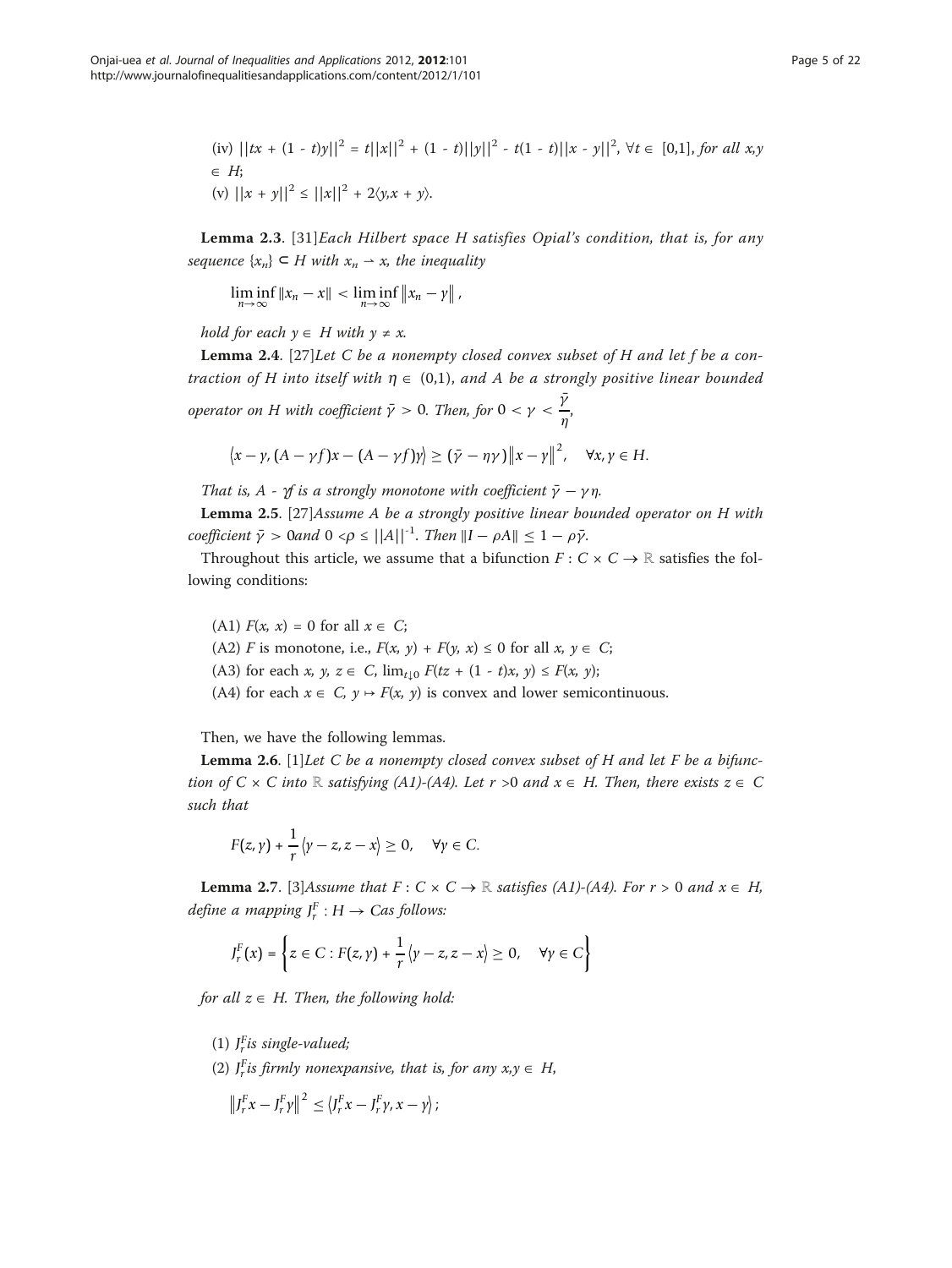(3)  $F(J_r^F) = EP(F);$ (4)  $EP(F)$  is closed and convex.

**Lemma 2.8.** [[32\]](#page-21-0)Let  $\{x_n\}$  and  $\{l_n\}$  be bounded sequences in a Banach space X and let  ${\{\beta_n\}}$  be a sequence in [0,1] with  $0 < \liminf_{n \to \infty} \beta_n \le \limsup_{n \to \infty} \beta_n < 1$ . Suppose  $x_{n+1} =$  $(1 - \beta_n)l_n + \beta_n x_n$  for all integers  $n \ge 0$  and  $\limsup_{n \to \infty} (||l_{n+1} - l_n|| - ||x_{n+1} - x_n||) \le 0$ . Then,  $\lim_{n\to\infty}$   $||l_n - x_n|| = 0$ .

**Lemma 2.9.** [\[33](#page-21-0)]Assume  $\{a_n\}$  is a sequence of nonnegative real numbers such that

 $a_{n+1} \leq (1 - b_n)a_n + c_n, n > 0,$ 

where  ${b_n}$  is a sequence in (0,1) and  ${c_n}$  is a sequence in ℝ such that

(1) 
$$
\sum_{n=1}^{\infty} b_n = \infty
$$
,  
(2)  $\limsup_{n \to \infty} \frac{c_n}{b_n} \le 0$  or  $\sum_{n=1}^{\infty} |c_n| < \infty$ ,

Then,  $\lim_{n\to\infty} a_n = 0$ .

## 3. Main results

Let C be a nonempty closed convex subset of a real Hilbert space H. Let  $\{T_n\}_{n=1}^\infty$  be a family of infinitely of nonexpansive mappings of C into itself and let  $\{\mu_n\}_{n=1}^\infty$  be a sequence of nonnegative numbers in [0,1]. For any  $n \ge 1$ , define a mapping  $W_n: C \to C$ as follows:

$$
U_{n,n+1} = I,
$$
  
\n
$$
U_{n,n} = \mu_n T_n U_{n,n+1} + (1 - \mu_n) I,
$$
  
\n
$$
U_{n,n-1} = \mu_{n-1} T_{n-1} U_{n,n} + (1 - \mu_{n-1}) I,
$$
  
\n
$$
\vdots
$$
  
\n
$$
U_{n,k} = \mu_k T_k U_{n,k+1} + (1 - \mu_k) I,
$$
  
\n
$$
U_{n,k-1} = \mu_{k-1} T_{k-1} U_{n,k} + (1 - \mu_{k-1}) I,
$$
  
\n
$$
\vdots
$$
  
\n
$$
U_{n,2} = \mu_2 T_2 U_{n,3} + (1 - \mu_2) I,
$$
  
\n
$$
W_n = U_{n,1} = \mu_1 T_1 U_{n,2} + (1 - \mu_1) I,
$$
  
\n(3.1)

such a mappings  $W_n$  is nonexpansive from C to C and it is called the W-mapping generated by  $T_1, T_2, ..., T_n$  and  $\mu_1, \mu_2, ..., \mu_n$  (see [\[34](#page-21-0)]).

Lemma 3.1. [[34,35\]](#page-21-0)Let C be a nonempty closed convex subset of a real Hilbert space H. Let  $T_1, T_2,...$ , be an infinite family of nonexpansive mappings of C into itself such that  $\bigcap_{n=1}^{\infty} F(T_n) \neq \emptyset$ , let  $\mu_1, \mu_2, ...$  be real numbers such that  $0 \leq \mu_n \leq b < 1$  for every  $n \geq 1$ . Then,

(1) for every  $x \in C$  and  $k \in \mathbb{N}$ , the limit  $\lim_{n \to \infty} U_{n,k}x$  exists;

(2) the mapping  $W$  of  $C$  into itself as follows:

$$
Wx = \lim_{n \to \infty} W_n x = \lim_{n \to \infty} U_{n,1} x, \quad x \in C
$$
\n(3.2)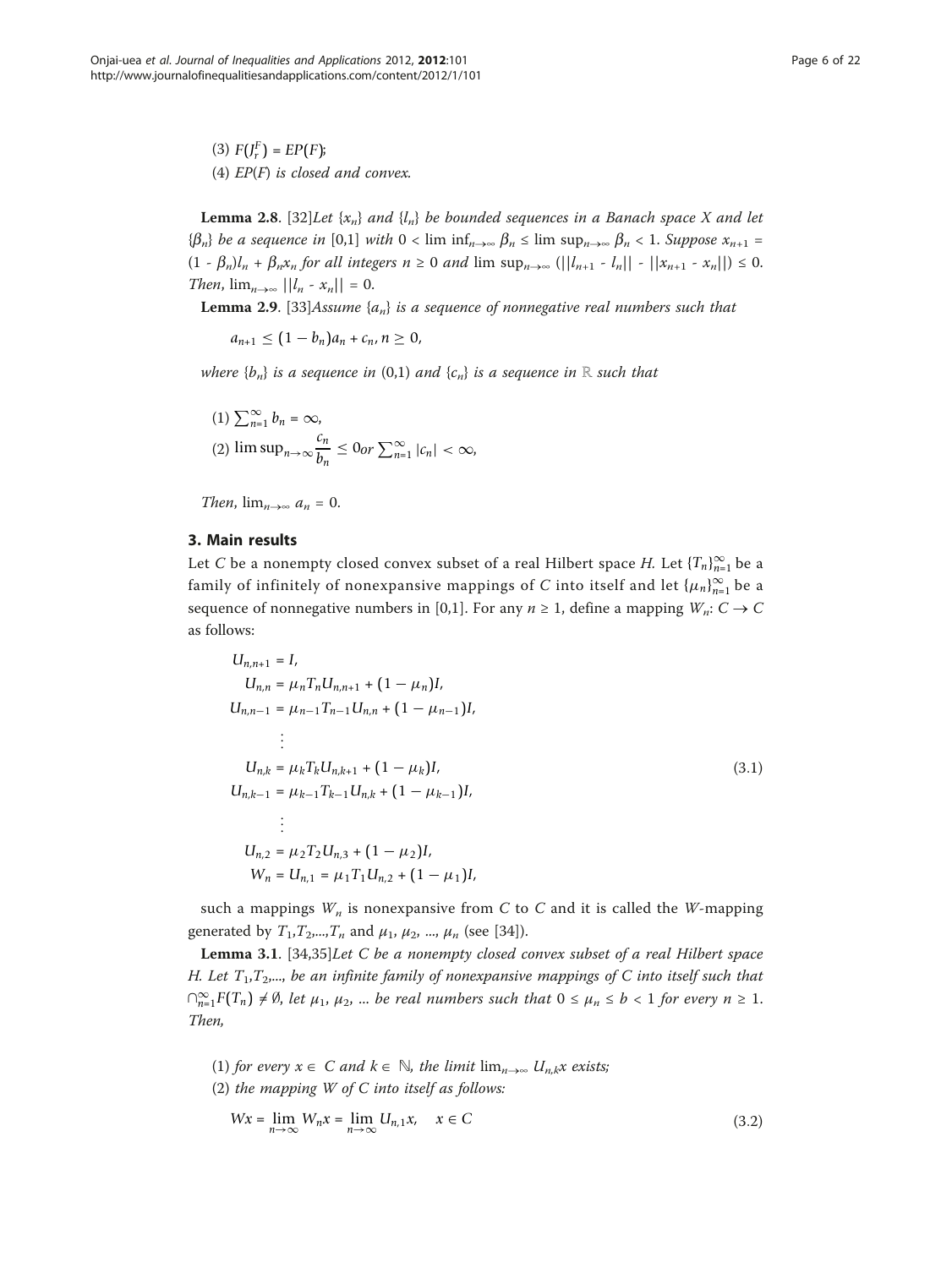is a nonexpansive mapping satisfying  $F(W) = \cap_{n=1}^{\infty} F(T_n)$ , which it is called the Wmapping generated by  $T_1$ ,  $T_2$ , ... and  $\mu_1$ ,  $\mu_2$ , ...; (3)  $F(W_n) = \bigcap_{n=1}^{\infty} F(T_n)$ , for each  $n \geq 1$ ;

(4) If *E* is any bounded subset of *C*, then  $\lim_{n\to\infty} \sup_{x\in E} ||Wx - W_n x|| = 0$ .

Theorem 3.2. Let C be a nonempty closed convex subset of a real Hilbert space H, let  $F_k$ ,  $k \in \{1, 2, 3,..., M\}$  be a bifunction from  $C \times C$  to ℝ satisfying (A1)-(A4), let  ${T_n}$  be an infinite family of nonexpansive mappings of C into itself and let B be ξ-inverse strongly monotone such that

$$
\Theta := \cap_{n=1}^{\infty} F(T_n) \cap (\cap_{k=1}^{M} \text{SEP}(F_k)) \cap VI(C, B) \neq \emptyset.
$$

Let f be a contraction of H into itself with  $\eta \in (0,1)$  and let A be a strongly positive linear bounded operator on H with coefficient  $\bar{\gamma} > 0$ and  $0 < \gamma < \frac{\bar{\gamma}}{r}$  $\frac{1}{\eta}$ . Let  $\{x_n\}$ ,  $\{y_n\}$  and  ${u_n}$  be sequences generated by

$$
\begin{cases}\n x_1 = x \in C \text{ chosen arbitrary,} \\
 y_n = (1 - \delta_n) x_n + \delta_n P_C(x_n - \alpha_n B x_n), \\
 u_n = J_{r_{M,n}}^{F_M} J_{r_{M-1,n}}^{F_{M-1}} J_{r_{M-2,n}}^{F_{M-2}} \dots J_{r_{2,n}}^{F_2} J_{r_{1,n}}^{F_1} \gamma_n, \\
 x_{n+1} = \varepsilon_n \gamma f(u_n) + \beta_n x_n + ((1 - \beta_n)I - \varepsilon_n A) P_C(W_n u_n - \lambda_n B W_n u_n), \quad \forall n \ge 1,\n\end{cases}
$$
\n(3.3)

where  $\{W_n\}$  is the sequence generated by (3.1) and  $\{\epsilon_n\}$ ,  $\{\beta_n\}$  are two sequences in (0,1) and  $\{r_{k,n}\}, k \in \{1,2,3,..., M\}$  are a real sequence in  $(0, \infty)$  satisfy the following conditions:

(C1)  $\lim_{n\to\infty} \epsilon_n = 0$  and  $\sum_{n=1}^{\infty} \epsilon_n = \infty$ , (C2) 0 < lim inf<sub>n→∞</sub>  $\beta_n \leq \limsup_{n\to\infty} \beta_n < 1$ , (C3)  $\{\alpha_n\}, \{\lambda_n\} \subset [e, g] \subset (0, 2\xi), \lim_{n \to \infty} \alpha_n = 0$  and  $\lim_{n \to \infty} \lambda_n = 0$ , (C4)  $\{\delta_n\} \subset [0, b]$ , for some  $b \in (0,1)$  and  $\lim_{n\to\infty} |\delta_{n+1} - \delta_n| = 0$ , (C5) lim inf<sub>n→∞</sub>  $r_{k,n} > 0$  and lim<sub>n→∞</sub>  $|r_{k,n+1} - r_{k,n}| = 0$  for each  $k \in \{1, 2, 3,..., M\}$ .

Then,  $\{x_n\}$  and  $\{u_n\}$  converge strongly to a point  $z \in \Theta$ , which is the unique solution of the variational inequality

$$
\langle (A - \gamma f)z, x - z \rangle \ge 0, \quad \forall x \in \Theta.
$$
\n(3.4)

Equivalently, we have  $z = P_{\Theta}(I - A + \gamma f)(z)$ .

*Proof.* From the restrictions on control sequence, without loss of generality, that  $\epsilon_n \leq$  $(1 - \beta_n)|A||^{-1}$  for all  $n \ge 1$ . From Lemma 2.5, we know that if  $0 \le \rho \le ||A||^{-1}$ , then  $\|I - \rho A\| \leq 1 - \rho \bar{\gamma}$ . We will assume that  $\|I - A\| \leq 1 - \bar{\gamma}$ . Since A is a strongly positive bounded linear operator on  $H$ , we have

$$
||A|| = \sup \{ |\langle Ax, x \rangle| : x \in H, ||x|| = 1 \}.
$$

Observe that

$$
\left\langle \left(\left(1-\beta_n\right)I-\varepsilon_nA\right)x,x\right\rangle=1-\beta_n-\varepsilon_n\left\langle Ax,x\right\rangle\geq 1-\beta_n-\varepsilon_n\left\|A\right\|\geq 0,
$$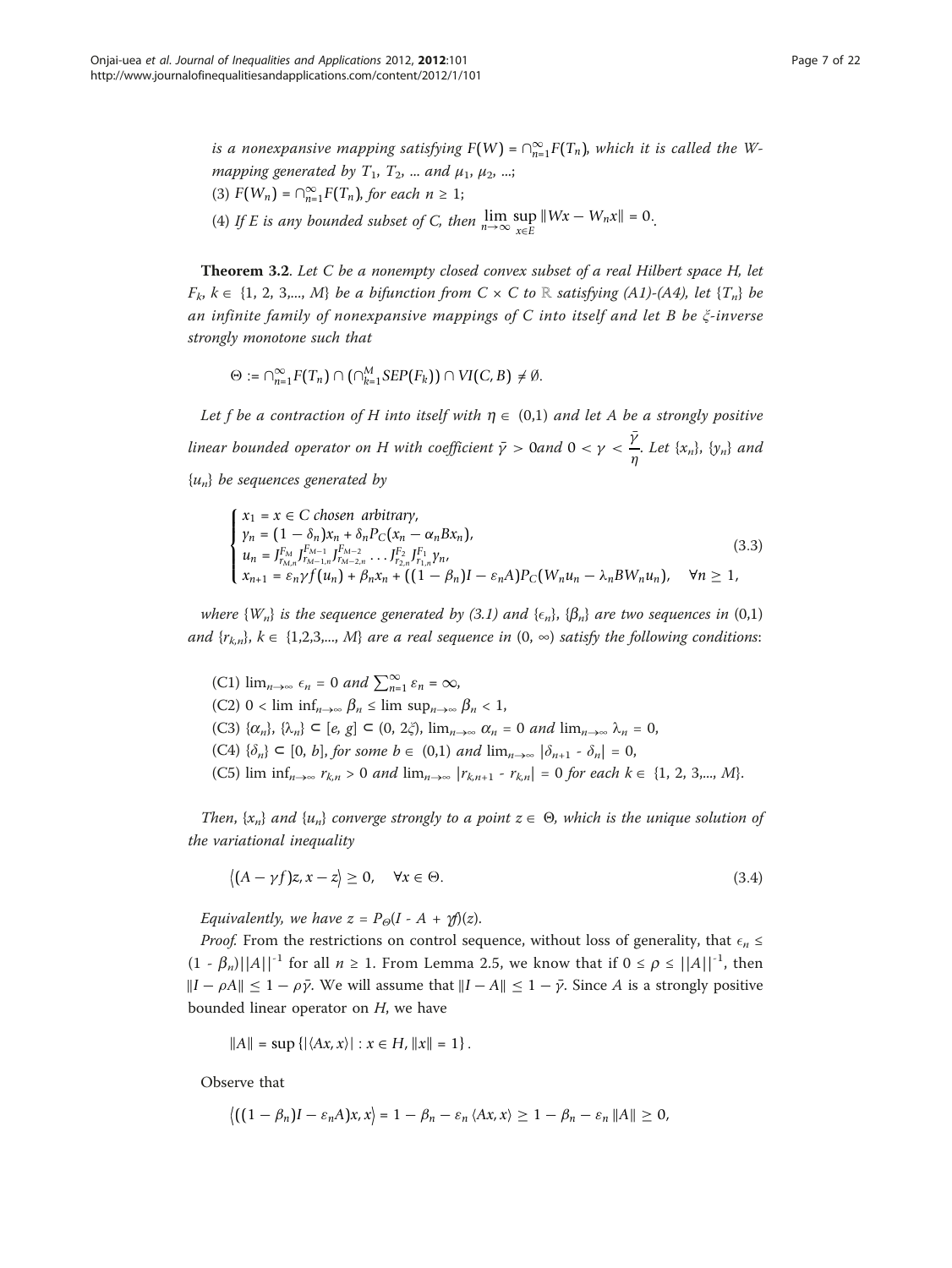this show that  $(1 - \beta_n)I - \epsilon_n A$  is positive. It follows that

$$
\|(1 - \beta_n)I - \varepsilon_n A\| = \sup \{|\langle ((1 - \beta_n)I - \varepsilon_n A)x, x \rangle| : x \in H, ||x|| = 1\}
$$
  
= 
$$
\sup \{1 - \beta_n - \varepsilon_n \langle Ax, x \rangle : x \in H, ||x|| = 1\}
$$
  

$$
\leq 1 - \beta_n - \varepsilon_n \bar{\gamma}.
$$

We divide the proof of Theorem 3.2 into seven steps.

**Step 1.** We show that the mapping  $P_{\Theta}(\gamma f + (I - A))$  has a unique fixed point. Since f be a contraction of C into itself with coefficient  $\eta \in (0,1)$ . Then, we have

$$
||P_{\Theta}(\gamma f + (I - A))(x) - P_{\Theta}(\gamma f + (I - A))(y)|| \le ||(\gamma f + (I - A))(x) - (\gamma f + (I - A))(y)||
$$
  
\n
$$
\le \gamma ||f(x) - f(y)|| + ||I - A|| ||x - y||
$$
  
\n
$$
\le \gamma \eta ||x - y|| + (1 - \bar{\gamma}) ||x - y||
$$
  
\n
$$
= (1 - (\bar{\gamma} - \eta \gamma)) ||x - y||, \quad \forall x, y \in C.
$$

Since  $0 < 1 - (\bar{\gamma} - \eta \gamma) < 1$ , it follows that  $P_{\Theta} (\gamma + (I - A))$  is a contraction of C into itself. Therefore, by the Banach Contraction Mapping Principle, has a unique fixed point, say  $z \in C$ , that is,

 $z = P_{\Theta}(\gamma f + (I - A))(z).$ 

**Step 2.** We show that  $W_n$  -  $\lambda_n BW_n$  is nonexpansive.

For all  $x, y \in C$ , let  $W_n$  is the sequence defined by (3.1) and  $\lambda_n \in (0, 2\xi)$ , we obtain  $W_n$  -  $\lambda_n BW_n$  is a nonexpansive. Indeed,

$$
\| (W_n - \lambda_n BW_n)x - (W_n - \lambda_nBW_n)y \|^2
$$
  
\n
$$
= \| (W_nx - W_ny) - \lambda_n (BW_nx - BW_ny) \|^2
$$
  
\n
$$
= \| W_nx - W_ny \|^2 - 2\lambda_n \langle W_nx - W_ny, BW_nx - BW_ny \rangle + \lambda_n^2 \| BW_nx - BW_ny \|^2
$$
  
\n
$$
\le \| x - y \|^2 - 2\lambda_n \xi \| BW_nx - BW_ny \|^2 + \lambda_n^2 \|BW_nx - BW_ny \|^2
$$
  
\n
$$
= \| x - y \|^2 - \lambda_n (\lambda_n - 2\xi) \|BW_nx - BW_ny \|^2
$$
  
\n
$$
\le \| x - y \|^2,
$$
 (3.5)

which implies that  $W_n$  -  $\lambda_n BW_n$  is a nonexpansive. **Step 3.** We show that the sequence  $\{x_n\}$  is bounded. In fact, let  $\tilde{x} \in \Theta$ , then

$$
\tilde{x}=P_C(\tilde{x}-\alpha_nB\tilde{x}).
$$

Setting  $v_n = P_C(x_n - \alpha_n Bx_n)$  and  $I - \alpha_n B$  is a nonexpansive mapping (Lemma 2.1), we obtain

$$
\|v_n - \tilde{x}\| = \|P_C(x_n - \alpha_n B x_n) - P_C(\tilde{x} - \alpha_n B \tilde{x})\|
$$
  
\n
$$
\leq \|(x_n - \alpha_n B x_n) - (\tilde{x} - \alpha_n B \tilde{x})\|
$$
  
\n
$$
= \|(I - \alpha_n B) x_n - (I - \alpha_n B) \tilde{x}\|
$$
  
\n
$$
\leq \|x_n - \tilde{x}\|
$$
\n(3.6)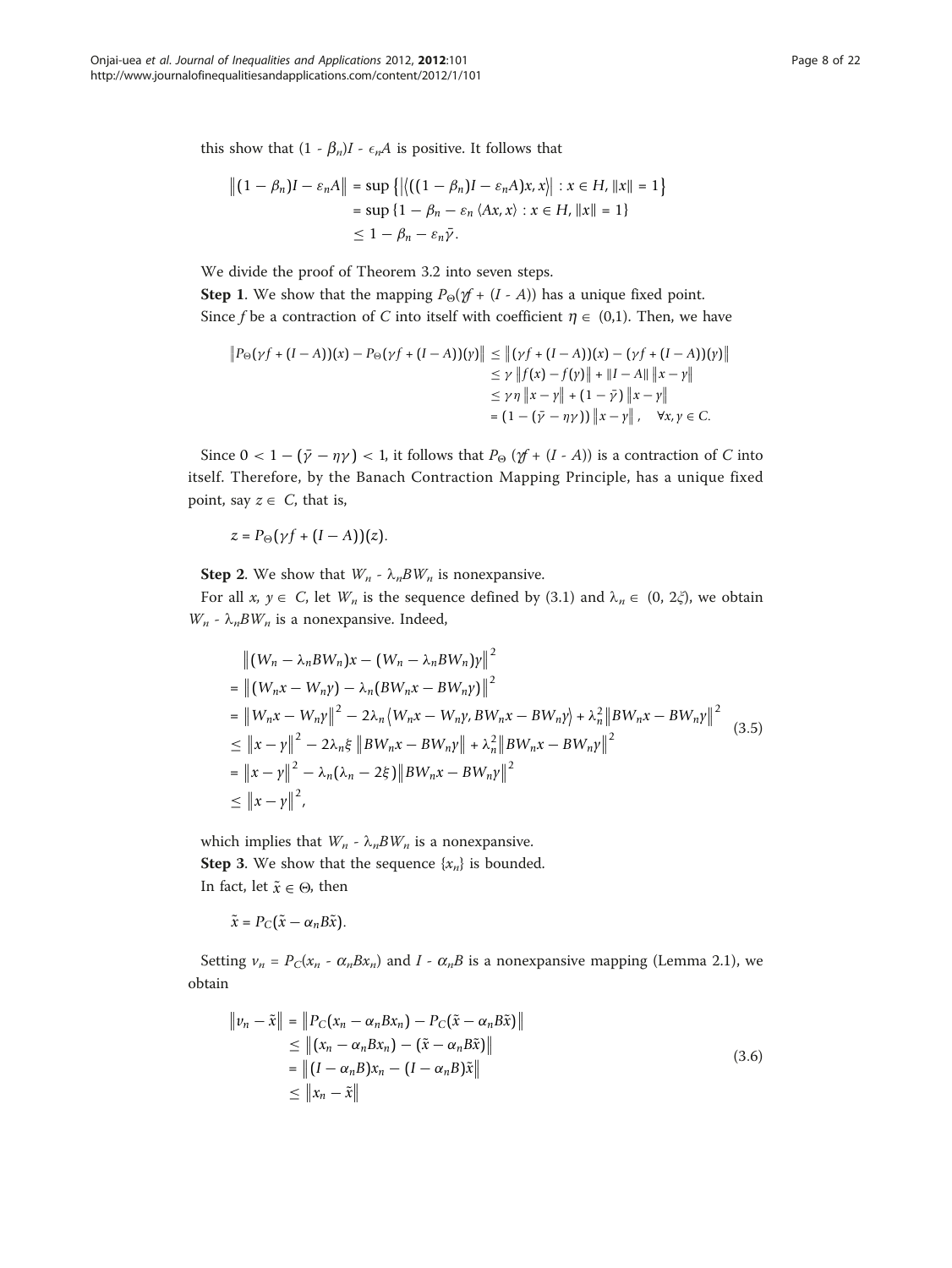and

$$
\|y_n - \tilde{x}\| \le (1 - \delta_n) \|x_n - \tilde{x}\| + \delta_n \|v_n - \tilde{x}\|
$$
  
\n
$$
\le (1 - \delta_n) \|x_n - \tilde{x}\| + \delta_n \|x_n - \tilde{x}\|
$$
  
\n
$$
= \|x_n - \tilde{x}\|.
$$
\n(3.7)

Let  $\mathfrak{R}_{n}^{k} = J_{r_{k,n}}^{F_{k}} J_{r_{k-1,n}}^{F_{k-1}} J_{r_{k-2,n}}^{F_{k-2}} \dots J_{r_{2,n}}^{F_{2}} J_{r_{1,n}}^{F_{1}}$  for  $k \in \{1, 2, 3,..., M\}$  and  $\mathfrak{S}_{n}^{0} = I$  for all *n*. Because *J*<sup>*F<sub>k,</sub>n*</sub> is nonexpansive for each  $k = 1, 2, 3,..., M$ ,  $\tilde{x} = \mathfrak{S}_n^k \tilde{x}$  and (3.7), we note that</sup>  $u_n = \mathfrak{S}_n^M \gamma_n$ . It follows that

$$
\|u_n - \tilde{x}\| = \|\mathfrak{S}_n^M \gamma_n - \mathfrak{S}_n^M \tilde{x}\| \le \|\gamma_n - \tilde{x}\| \le \|x_n - \tilde{x}\|.
$$
 (3.8)

Let  $e_n = P_C(W_nu_n - \lambda_nBW_nu_n)$ , we can prove that

$$
\|e_n - \tilde{x}\| = \|P_C(W_n u_n - \lambda_n BW_n u_n) - P_C(W_n \tilde{x} - \lambda_n BW_n \tilde{x})\|
$$
  
\n
$$
\leq \|(W_n u_n - \lambda_n BW_n u_n) - (W_n \tilde{x} - \lambda_n BW_n \tilde{x})\|
$$
  
\n
$$
= \|(W_n - \lambda_n BW_n)u_n - (W_n - \lambda_n BW_n) \tilde{x}\|
$$
  
\n
$$
\leq \|u_n - \tilde{x}\| \leq \|x_n - \tilde{x}\|,
$$
\n(3.9)

which yields that

$$
\|x_{n+1} - \tilde{x}\| = \|\varepsilon_n(\gamma f(u_n) - A\tilde{x}) + \beta_n(x_n - \tilde{x}) + ((1 - \beta_n)I - \varepsilon_n A)(e_n - \tilde{x})\|
$$
  
\n
$$
\leq \varepsilon_n \|\gamma f(u_n) - A\tilde{x}\| + \beta_n \|x_n - \tilde{x}\| + \|(1 - \beta_n)I - \varepsilon_n A\| \|e_n - \tilde{x}\|
$$
  
\n
$$
\leq \varepsilon_n \gamma \|f(u_n) - f(\tilde{x})\| + \varepsilon_n \|\gamma f(\tilde{x}) - A\tilde{x}\| + \beta_n \|x_n - \tilde{x}\| + (1 - \beta_n - \varepsilon_n \tilde{\gamma}) \|e_n - \tilde{x}\|
$$
  
\n
$$
\leq \varepsilon_n \gamma \eta \|u_n - \tilde{x}\| + \varepsilon_n \|\gamma f(\tilde{x}) - A\tilde{x}\| + \beta_n \|x_n - \tilde{x}\| + (1 - \beta_n - \varepsilon_n \tilde{\gamma}) \|x_n - \tilde{x}\|
$$
  
\n
$$
\leq \varepsilon_n \gamma \eta \|x_n - \tilde{x}\| + \varepsilon_n \|\gamma f(\tilde{x}) - A\tilde{x}\| + \beta_n \|x_n - \tilde{x}\| + (1 - \beta_n - \varepsilon_n \tilde{\gamma}) \|x_n - \tilde{x}\|
$$
  
\n
$$
= (1 - (\tilde{\gamma} - \gamma \eta)\varepsilon_n) \|x_n - \tilde{x}\| + \frac{(\tilde{\gamma} - \gamma \eta)\varepsilon_n}{(\tilde{\gamma} - \gamma \eta)} \| \gamma f(\tilde{x}) - A\tilde{x}\|.
$$

By induction, we have

$$
\|x_n - \tilde{x}\| \le \max\left\{ \|x_1 - \tilde{x}\|, \frac{\|\gamma f(\tilde{x}) - A\tilde{x}\|}{\bar{\gamma} - \gamma \eta} \right\}, \quad \forall n \in \mathbb{N}.
$$
 (3.10)

This implies that  $\{x_n\}$  is bounded, and hence so are  $\{u_n\}$ ,  $\{e_n\}$ ,  $\{y_n\}$ ,  $\{BW_nu_n\}$ ,  $\{Bx_n\}$ , { $Ae_n$ }, { $v_n - x_n$ }, and { $f(u_n)$ }.

**Step 4.** We show that  $\lim_{n \to \infty} ||x_{n+1} - x_n|| = 0$ .

We claim that if  $\omega_n$  be a bounded sequence in C, then

$$
\lim_{n \to \infty} \left\| \mathfrak{S}_n^k \omega_n - \mathfrak{S}_{n+1}^k \omega_n \right\| = 0,
$$
\n(3.11)

for every  $k \in \{1, 2, 3,..., M\}$ . From Step 2 of the proof of Theorem 3.1 in [[10](#page-20-0)], we have that for  $k \in \{1,2,3,...,M\}$ ,

$$
\lim_{n \to \infty} \left\| J_{r_{k,n+1}}^{F_k} \omega_n - J_{r_{k,n}}^{F_k} \omega_n \right\| = 0.
$$
\n(3.12)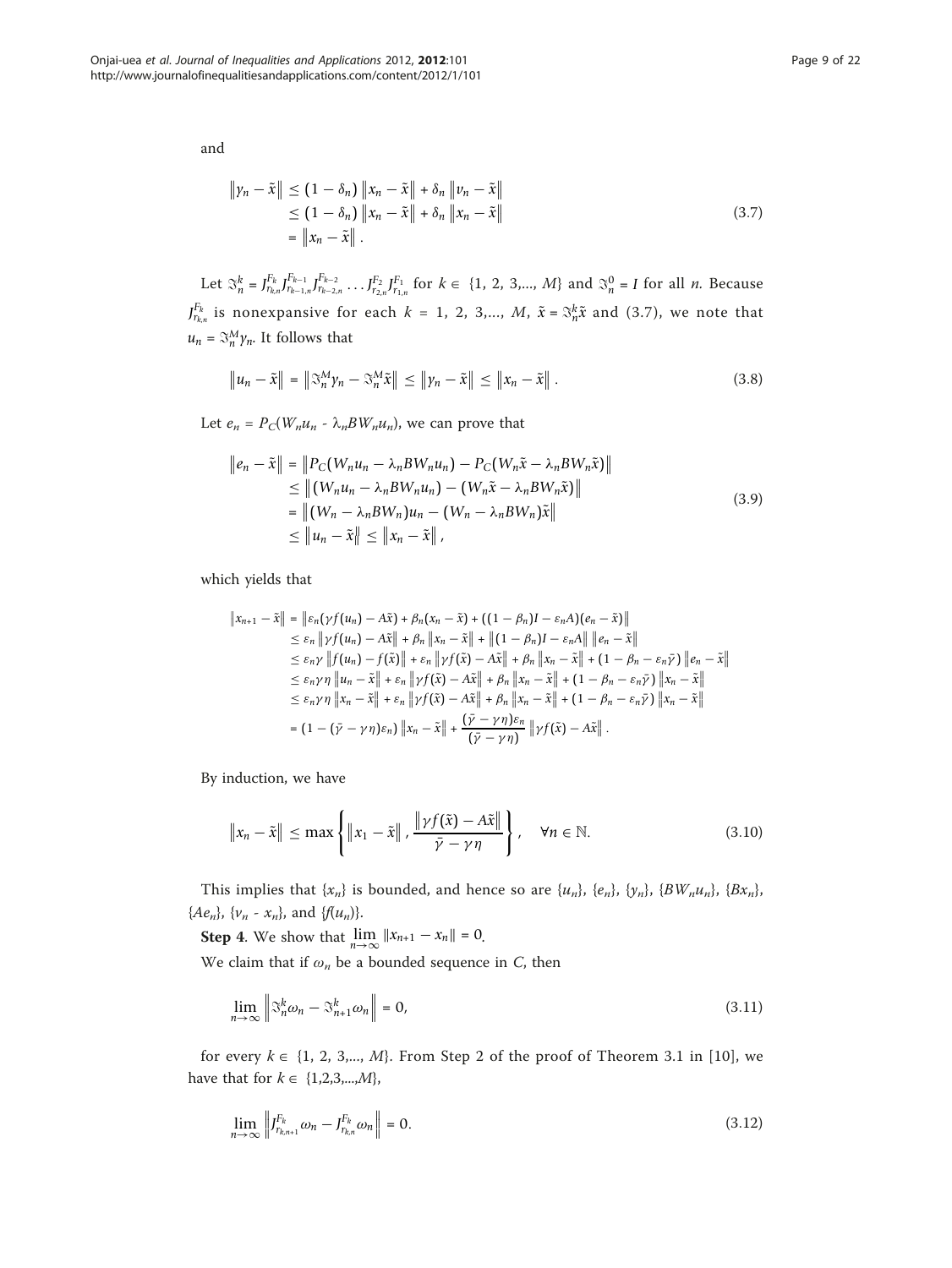Note that for every  $k \in \{1,2,3,...,M\}$ , we obtain

$$
\mathbb{S}_{n}^{k}=J_{r_{k,n}}^{F_{k}}J_{r_{k-1,n}}^{F_{k-1}}J_{r_{k-2,n}}^{F_{k-2}}\cdot\cdot\cdot J_{r_{2,n}}^{F_{2}}J_{r_{1,n}}^{F_{1}}=J_{r_{k,n}}^{F_{k}}\mathbb{S}_{n}^{k-1}.
$$

Thus,

$$
\begin{split}\n&\left\|\mathfrak{F}_{n}^{k}\omega_{n}-\mathfrak{F}_{n+1}^{k}\omega_{n}\right\| \\
&= \left\|J_{r_{k,n}}^{F_{k}}\mathfrak{F}_{n}^{k-1}\omega_{n}-J_{r_{k,n+1}}^{F_{k}}\mathfrak{F}_{n+1}^{k-1}\omega_{n}\right\| \\
&\leq \left\|J_{r_{k,n}}^{F_{k}}\mathfrak{F}_{n}^{k-1}\omega_{n}-J_{r_{k,n+1}}^{F_{k}}\mathfrak{F}_{n}^{k-1}\omega_{n}\right\| + \left\|J_{r_{k,n+1}}^{F_{k}}\mathfrak{F}_{n}^{k-1}\omega_{n}-J_{r_{k,n+1}}^{F_{k}}\mathfrak{F}_{n}^{k-1}\omega_{n}\right\| \\
&\leq \left\|J_{r_{k,n}}^{F_{k}}\mathfrak{F}_{n}^{k-1}\omega_{n}-J_{r_{k,n+1}}^{F_{k}}\mathfrak{F}_{n}^{k-1}\omega_{n}\right\| + \left\|\mathfrak{F}_{n}^{k-1}\omega_{n}-\mathfrak{F}_{n+1}^{k-1}\omega_{n}\right\| \\
&\leq \left\|J_{r_{k,n}}^{F_{k}}\mathfrak{F}_{n}^{k-1}\omega_{n}-J_{r_{k,n+1}}^{F_{k}}\mathfrak{F}_{n}^{k-1}\omega_{n}\right\| + \left\|J_{r_{k-1,n}}^{F_{k-1}}\mathfrak{F}_{n}^{k-2}\omega_{n}-J_{r_{k-1,n+1}}^{F_{k-1}}\mathfrak{F}_{n}^{k-2}\omega_{n}\right\| \\
&+ \left\|\mathfrak{F}_{n}^{k-2}\omega_{n}-\mathfrak{F}_{n+1}^{k-2}\omega_{n}\right\| \\
&\leq \left\|J_{r_{k,n}}^{F_{k}}\mathfrak{F}_{n}^{k-1}\omega_{n}-J_{r_{k,n+1}}^{F_{k}}\mathfrak{F}_{n}^{k-1}\omega_{n}\right\| + \left\|J_{r_{k-1,n}}^{F_{k-1}}\mathfrak{F}_{n}^{k-2}\omega_{n}-J_{r_{k-1,n+1}}^{F_{k-1}}\mathfrak{F}_{n}^{k-2}\omega_{n}\right\| \\
&+ \ldots + \left\|J_{r_{2,n}}^{F_{2}}
$$

Now, apply (3.12) to conclude (3.11).

Since  $T_n$  and  $U_{n,n}$  are nonexpansive, we have

$$
||W_{n+1}x_n - W_nx_n|| = ||\mu_1 T_1 U_{n+1,2}x_n - \mu_1 T_1 U_{n,2}x_n||
$$
  
\n
$$
\leq \mu_1 ||U_{n+1,2}x_n - U_{n,2}x_n||
$$
  
\n
$$
= \mu_1 ||\mu_2 T_2 U_{n+1,3}x_n - \mu_2 T_2 U_{n,3}x_n||
$$
  
\n
$$
\leq \mu_1 \mu_2 ||U_{n+1,3}x_n - U_{n,3}x_n||
$$
  
\n
$$
\leq ...
$$
  
\n
$$
\leq \mu_1 \mu_2 ... \mu_n ||U_{n+1,n+1}x_n - U_{n,n+1}x_n||
$$
  
\n
$$
\leq M_1 \prod_{i=1}^n \mu_i,
$$
  
\n(3.14)

where  $M_1 \geq 0$  is an appropriate constant such that  $||U_{n+1,n+1}x_n - U_{n,n+1}x_n|| \leq M_1$  for all  $n \ge 0$ . From  $I \cdot \alpha_n B$  is nonexpansive, we have

$$
\|v_{n+1} - v_n\| = \|P_C(x_{n+1} - \alpha_{n+1}Bx_{n+1}) - P_C(x_n - \alpha_nBx_n)\|
$$
  
\n
$$
\leq \| (x_{n+1} - \alpha_{n+1}Bx_{n+1}) - (x_n - \alpha_nBx_n) \|
$$
  
\n
$$
\leq \| (x_{n+1} - \alpha_{n+1}Bx_{n+1}) - (x_n - \alpha_{n+1}Bx_n) \| + |\alpha_{n+1} - \alpha_n| \|Bx_n\|
$$
  
\n
$$
\leq \|x_{n+1} - x_n\| + |\alpha_{n+1} - \alpha_n| \|Bx_n\|.
$$
\n(3.15)

From (3.3) and (3.15), we have

$$
\|y_{n+1} - y_n\| = \|(1 - \delta_{n+1})(x_{n+1} - x_n) + \delta_{n+1}(v_{n+1} - v_n) + (\delta_{n+1} - \delta_n)(v_n - x_n)\|
$$
  
\n
$$
\leq (1 - \delta_{n+1}) \, \|x_{n+1} - x_n\| + \delta_{n+1} \, \|v_{n+1} - v_n\| + |\delta_{n+1} - \delta_n| \, \|v_n - x_n\|
$$
  
\n
$$
\leq (1 - \delta_{n+1}) \, \|x_{n+1} - x_n\| + \delta_{n+1} \, \{ \|x_{n+1} - x_n\| + |\alpha_{n+1} - \alpha_n| \, \|Bx_n\| \} \, (3.16)
$$
  
\n
$$
+ |\delta_n - \delta_{n+1}| \, \|x_n - v_n\|
$$
  
\n
$$
= \|x_{n+1} - x_n\| + \delta_{n+1} \, |\alpha_{n+1} - \alpha_n| \, \|Bx_n\| + |\delta_n - \delta_{n+1}| \, \|x_n - v_n\| \, .
$$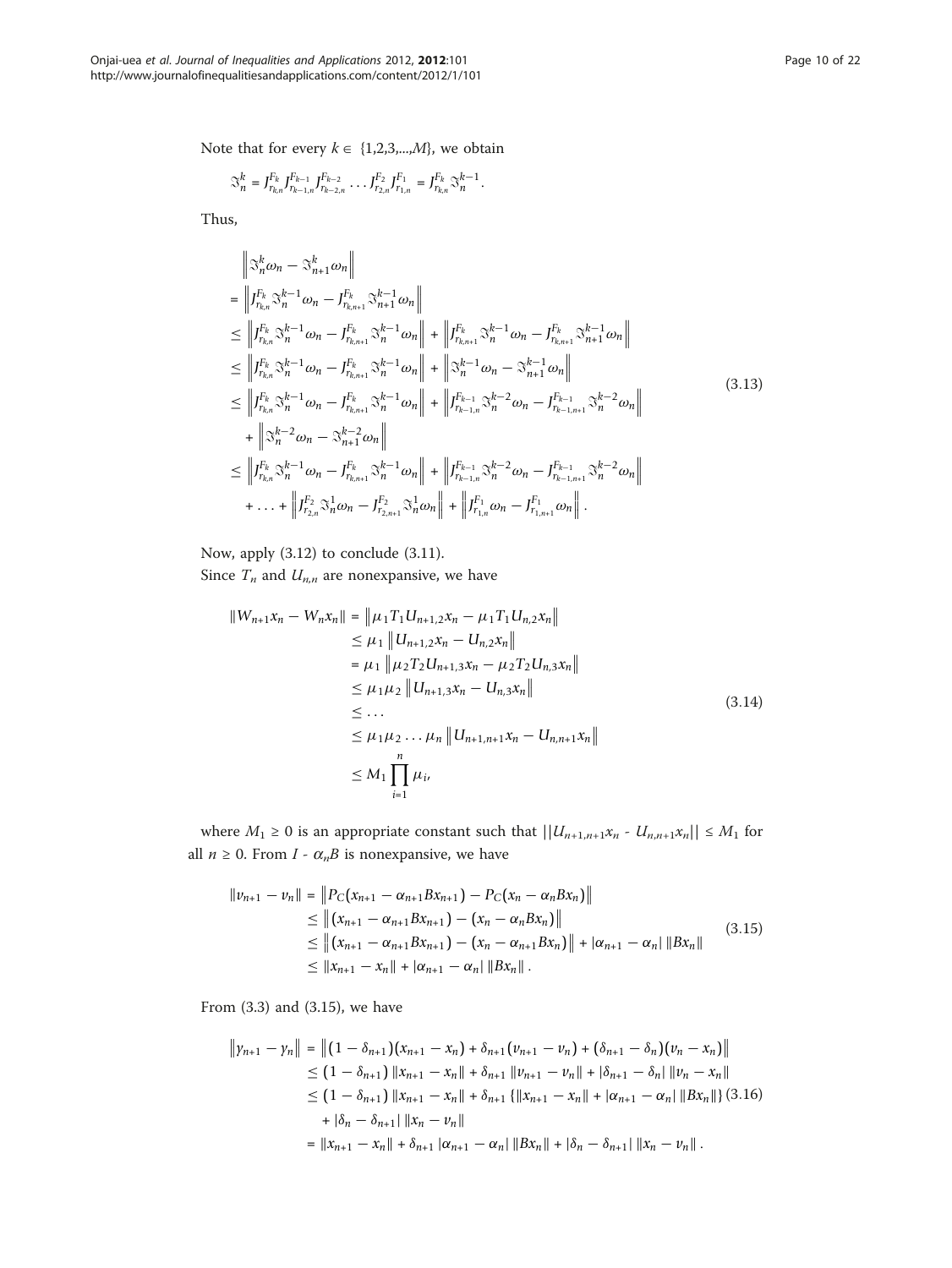Now, we compute  $||u_{n+1} - u_n||$  and  $||e_{n+1} - e_n||$ . Consider the following computation:

$$
||u_{n+1} - u_n|| = ||\mathfrak{I}_{n+1}^{M} \gamma_{n+1} - \mathfrak{I}_{n}^{M} \gamma_n||
$$
  
\n
$$
\leq ||\mathfrak{I}_{n+1}^{M} \gamma_{n+1} - \mathfrak{I}_{n+1}^{M} \gamma_n|| + ||\mathfrak{I}_{n+1}^{M} \gamma_n - \mathfrak{I}_{n}^{M} \gamma_n||
$$
  
\n
$$
\leq ||\gamma_{n+1} - \gamma_n|| + ||\mathfrak{I}_{n+1}^{M} \gamma_n - \mathfrak{I}_{n}^{M} \gamma_n||
$$
  
\n
$$
\leq ||x_{n+1} - x_n|| + \delta_{n+1} |\alpha_{n+1} - \alpha_n| ||Bx_n|| + |\delta_n - \delta_{n+1}| ||x_n - v_n||
$$
  
\n
$$
+ ||\mathfrak{I}_{n+1}^{M} \gamma_n - \mathfrak{I}_{n}^{M} \gamma_n||
$$
\n(3.17)

and

$$
||e_{n+1} - e_n|| = ||p_C(W_{n+1}u_{n+1} - \lambda_{n+1}BW_{n+1}u_{n+1}) - P_C(W_nu_n - \lambda_nBW_nu_n)||
$$
  
\n
$$
\leq ||(W_{n+1}u_{n+1} - \lambda_{n+1}BW_{n+1}u_{n+1}) - (W_nu_n - \lambda_nBW_nu_n)||
$$
  
\n
$$
= ||(W_{n+1}u_{n+1} - \lambda_{n+1}BW_{n+1}u_{n+1}) - (W_{n+1}u_n - \lambda_{n+1}BW_{n+1}u_n)
$$
  
\n
$$
+ (W_{n+1}u_n - \lambda_{n+1}BW_{n+1}u_n) - (W_nu_n - \lambda_nBW_nu_n)||
$$
  
\n
$$
\leq ||(W_{n+1}u_{n+1} - \lambda_{n+1}BW_{n+1}u_{n+1}) - (W_{n+1}u_n - \lambda_{n+1}BW_{n+1}u_n)||
$$
  
\n
$$
+ ||W_{n+1}u_n - W_nu_n|| + ||\lambda_nBW_nu_n - \lambda_{n+1}BW_{n+1}u_n||
$$
  
\n
$$
\leq ||u_{n+1} - u_n|| + M_1 \prod_{i=1}^n \mu_i + \lambda_n ||BW_nu_n|| + \lambda_{n+1} ||BW_{n+1}u_n||
$$
  
\n
$$
\leq ||x_{n+1} - x_n|| + \delta_{n+1} |\alpha_{n+1} - \alpha_n||Bx_n|| + |\delta_n - \delta_{n+1}||x_n - v_n||
$$
  
\n
$$
+ ||\Im_{n+1}^M \gamma_n - \Im_n^M \gamma_n|| + M_1 \prod_{i=1}^n \mu_i + \lambda_n ||BW_nu_n|| + \lambda_{n+1} ||BW_{n+1}u_n||.
$$

Setting

$$
l_n=\frac{x_{n+1}-\beta_nx_n}{1-\beta_n}=\frac{\varepsilon_n\gamma f(u_n)+((1-\beta_n)I-\varepsilon_nA)e_n}{1-\beta_n},
$$

we have  $x_{n+1} = (1 - \beta_n)l_n + \beta_n x_n$ ,  $n \ge 1$ . It follows that

$$
l_{n+1} - l_n = \frac{\varepsilon_{n+1} \gamma f(u_{n+1}) + ((1 - \beta_{n+1})I - \varepsilon_{n+1}A)e_{n+1}}{1 - \beta_{n+1}} - \frac{\varepsilon_n \gamma f(u_n) + ((1 - \beta_n)I - \varepsilon_n A)e_n}{1 - \beta_n} = \frac{\varepsilon_{n+1}}{1 - \beta_{n+1}} \left( \gamma f(u_{n+1}) - Ae_{n+1} \right) + \frac{\varepsilon_n}{1 - \beta_n} \left( Ae_n - \gamma f(u_n) \right) + (e_{n+1} - e_n).
$$
\n(3.19)

It follows from (3.18) and (3.19) that

$$
||l_{n+1} - l_n|| - ||x_{n+1} - x_n|| \leq \frac{\varepsilon_{n+1}}{1 - \beta_{n+1}} ||\gamma f(u_{n+1}) - A e_{n+1}|| + \frac{\varepsilon_n}{1 - \beta_n} ||A e_n - \gamma f(u_n)||
$$
  
+  $\delta_{n+1} |\alpha_{n+1} - \alpha_n| ||B x_n|| + |\delta_n - \delta_{n+1}| ||x_n - v_n||$   
+  $||\Im_{n+1}^M \gamma_n - \Im_n^M \gamma_n|| + M_1 \prod_{i=1}^n \mu_i + \lambda_n ||B W_n u_n||$   
+  $\lambda_{n+1} ||B W_{n+1} u_n||$   
 $\leq \frac{\varepsilon_{n+1}}{1 - \beta_{n+1}} (||\gamma f(u_{n+1})|| + ||A e_{n+1}||) + \frac{\varepsilon_n}{1 - \beta_n} (||A e_n|| + ||\gamma f(u_n)||)$   
+  $\delta_{n+1} |\alpha_{n+1} - \alpha_n| ||B x_n|| + |\delta_n - \delta_{n+1}| ||x_n - v_n||$   
+  $||\Im_{n+1}^M \gamma_n - \Im_n^M \gamma_n|| + M_1 \prod_{i=1}^n \mu_i + \lambda_n ||B W_n u_n||$   
+  $\lambda_{n+1} ||B W_{n+1} u_n||$ .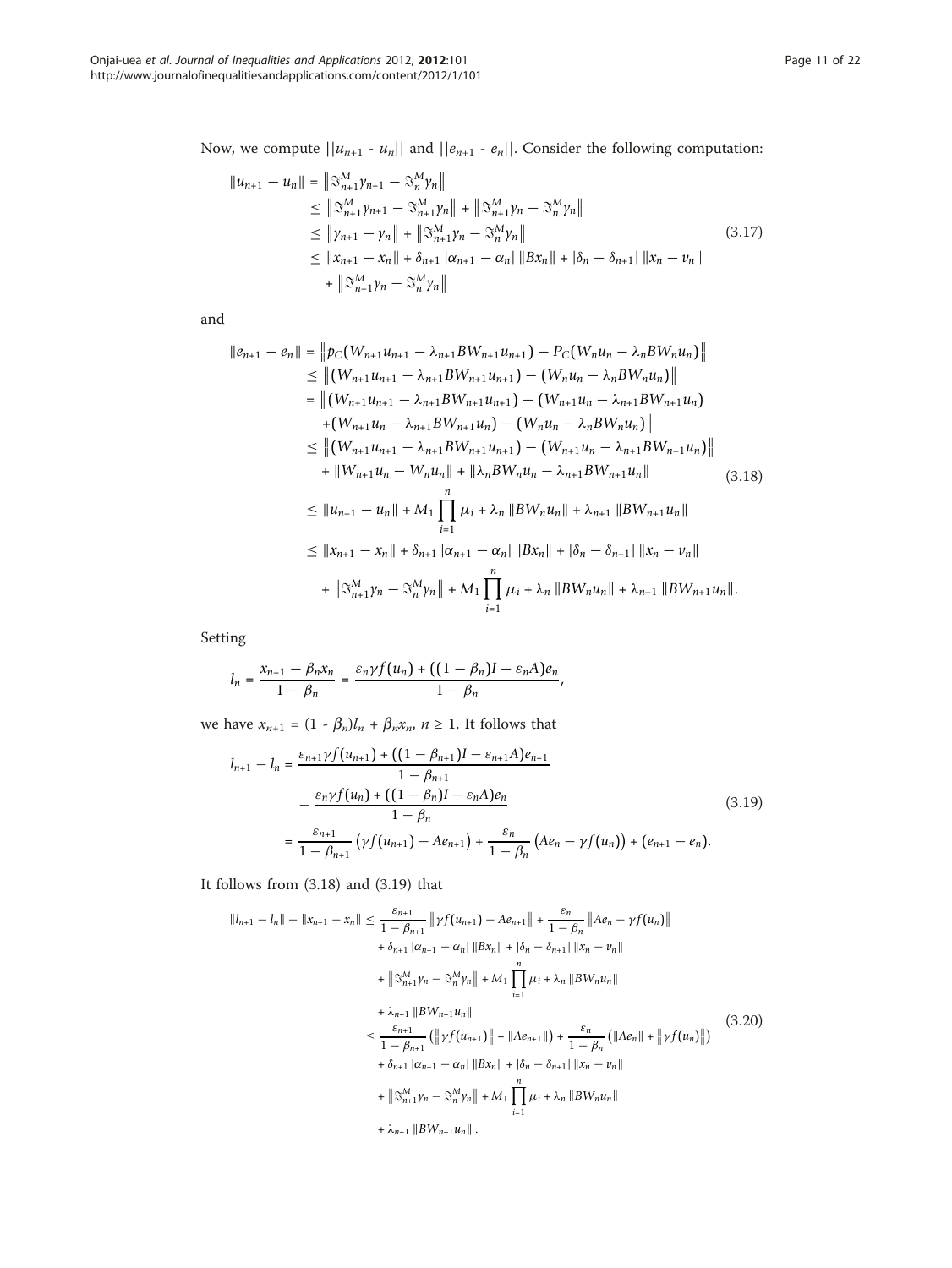This together with conditions (C1)-(C4) and (3.11) imply that

$$
\limsup_{n\to\infty} (\|l_{n+1}-l_n\|-\|x_{n+1}-x_n\|)\leq 0.
$$

By Lemma 2.8, we obtain

$$
\lim_{n\to\infty}||l_n-x_n||=0.
$$

Consequently,

$$
\lim_{n \to \infty} \|x_{n+1} - x_n\| = \lim_{n \to \infty} (1 - \beta_n) \|l_n - x_n\| = 0.
$$
\n(3.21)

Applying (3.11), (3.21) and conditions (C3), (C4) to (3.15) and (3.17), we obtain that

$$
\lim_{n \to \infty} \|u_{n+1} - u_n\| = \lim_{n \to \infty} \|v_{n+1} - v_n\| = 0.
$$
\n(3.22)

**Step 5.** We show that  $\lim_{n\to\infty} ||W_n e_n - e_n|| = 0$ . For any  $\tilde{x} \in \Theta$  and (3.5), we obtain

$$
\|v_n - \tilde{x}\|^2 = \|P_C(x_n - \alpha_n B x_n) - P_C(\tilde{x} - \alpha_n B \tilde{x})\|^2
$$
  
\n
$$
\leq \|(x_n - \alpha_n B x_n) - (\tilde{x} - \alpha_n B \tilde{x})\|^2
$$
  
\n
$$
\leq \|x_n - \tilde{x}\|^2 + (\alpha_n^2 - 2\alpha_n \xi) \|B x_n - B \tilde{x}\|^2.
$$
\n(3.23)

By Lemma  $2.2(iv)$  and  $(3.23)$ , we have

$$
\|y_n - \tilde{x}\|^2 \le (1 - \delta_n) \|x_n - \tilde{x}\|^2 + \delta_n \|y_n - \tilde{x}\|^2
$$
  
\n
$$
\le (1 - \delta_n) \|x_n - \tilde{x}\|^2 + \delta_n \{\|x_n - \tilde{x}\|^2 + (\alpha_n^2 - 2\alpha_n \xi) \|Bx_n - B\tilde{x}\|^2\}
$$
 (3.24)  
\n
$$
= \|x_n - \tilde{x}\|^2 + (\alpha_n^2 - 2\alpha_n \xi) \delta_n \|Bx_n - B\tilde{x}\|^2
$$

So, from (3.8) and (3.24), we derive

$$
\|e_n - \tilde{x}\|^2 \le \|u_n - \tilde{x}\|^2 \le \|y_n - \tilde{x}\|^2 \le \|x_n - \tilde{x}\|^2 + (\alpha_n^2 - 2\alpha_n \xi)\delta_n \|Bx_n - B\tilde{x}\|^2. \tag{3.25}
$$

From (3.3), we have

$$
\|x_{n+1} - \tilde{x}\|^2 = \left\| ((1 - \beta_n)I - \varepsilon_n A)(e_n - \tilde{x}) + \beta_n (x_n - \tilde{x}) + \varepsilon_n (\gamma f(u_n) - A\tilde{x}) \right\|^2
$$
  
\n
$$
= \left\| ((1 - \beta_n)I - \varepsilon_n A)(e_n - \tilde{x}) + \beta_n (x_n - \tilde{x}) \right\|^2
$$
  
\n
$$
+ \varepsilon_n^2 \left\| \gamma f(u_n) - A\tilde{x} \right\|^2 + 2\beta_n \varepsilon_n (x_n - \tilde{x}, \gamma f(u_n) - A\tilde{x})
$$
  
\n
$$
+ 2\varepsilon_n ((1 - \beta_n)I - \varepsilon_n A)(e_n - \tilde{x}), \gamma f(u_n) - A\tilde{x})
$$
  
\n
$$
\leq ((1 - \beta_n - \varepsilon_n \bar{\gamma}) \|e_n - \tilde{x}\| + \beta_n \|x_n - \tilde{x}\|)^2 + \varepsilon_n L_n
$$
  
\n
$$
\leq (1 - \beta_n - \varepsilon_n \bar{\gamma})^2 \|e_n - \tilde{x}\| + \beta_n^2 \|x_n - \tilde{x}\| + \varepsilon_n L_n
$$
  
\n
$$
\leq [(1 - \varepsilon_n \bar{\gamma})^2 - 2(1 - \varepsilon_n \bar{\gamma})\beta_n + \beta_n^2] \|e_n - \tilde{x}\|^2
$$
  
\n
$$
+ (1 - \beta_n - \varepsilon_n \bar{\gamma})\beta_n \left\{ \|e_n - \tilde{x}\|^2 + \|x_n - \tilde{x}\|^2 \right\} + \beta_n^2 \|x_n - \tilde{x}\|^2 + \varepsilon_n L_n
$$
  
\n
$$
= (1 - \varepsilon_n \bar{\gamma})(1 - \beta_n - \varepsilon_n \bar{\gamma}) \|e_n - \tilde{x}\|^2 + (1 - \varepsilon_n \bar{\gamma})\beta_n \|x_n - \tilde{x}\|^2 + \varepsilon_n L_n
$$
  
\n
$$
\leq (1 - \varepsilon_n \bar{\gamma})(1 - \beta_n - \varepsilon_n \bar{\gamma}) \left\{ \|x_n - \tilde{x}\|^2 + (\alpha_n^2 - 2\alpha_n \bar{\varepsilon})\delta_n \|Bx_n - B\tilde{x}\|^2 \right\}
$$
  
\n
$$
+ (1 -
$$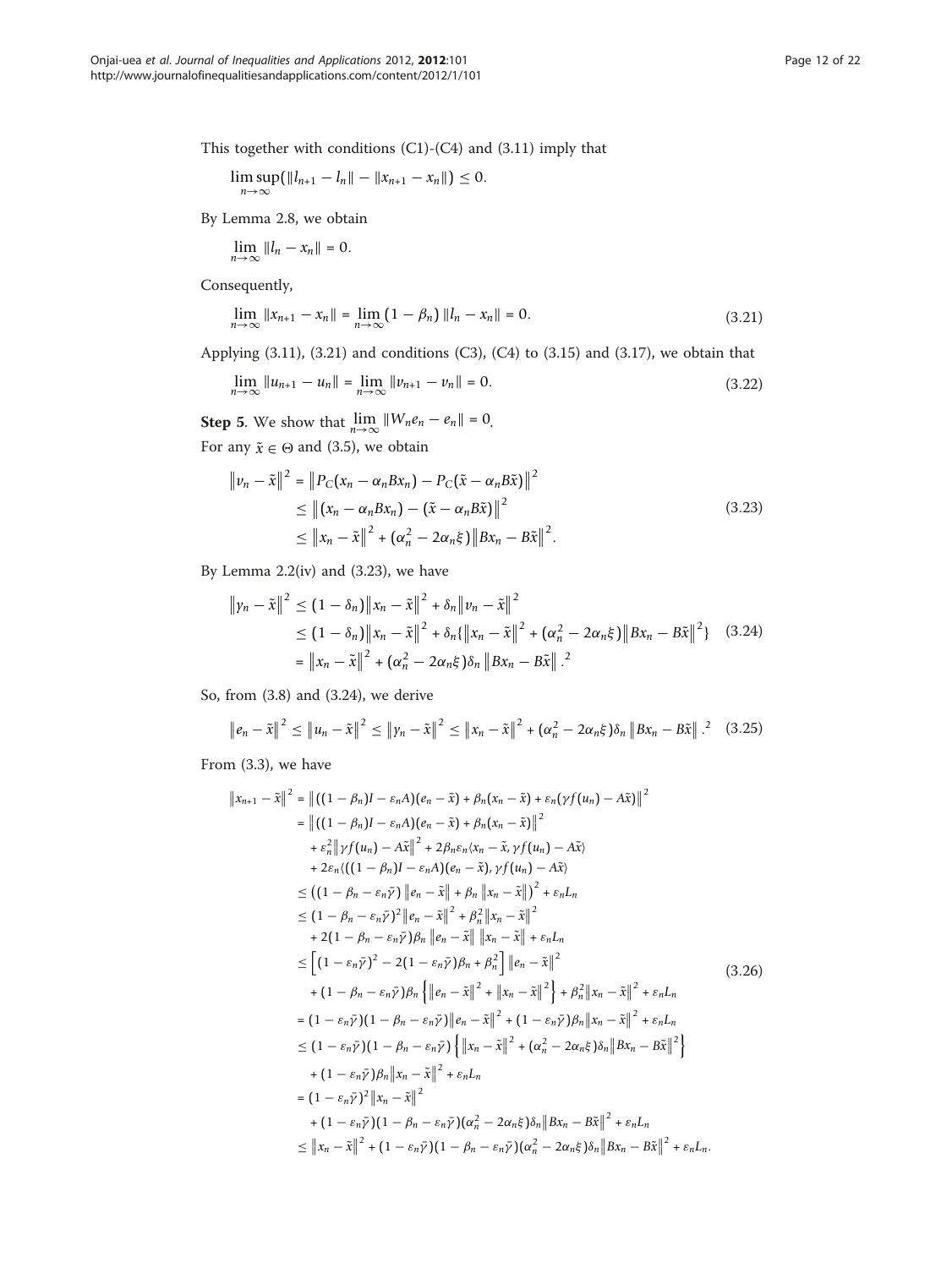It follows that

$$
(1 - \varepsilon_n \bar{y})(1 - \beta_n - \varepsilon_n \bar{y})(2g\xi - e^2)b \|Bx_n - B\tilde{x}\|^2
$$
  
\n
$$
\leq (1 - \varepsilon_n \bar{y})(1 - \beta_n - \varepsilon_n \bar{y})(2\alpha_n \xi - \alpha_n^2)\delta_n \|Bx_n - B\tilde{x}\|^2
$$
  
\n
$$
\leq ||x_n - \tilde{x}||^2 - ||x_{n+1} - \tilde{x}||^2 + \varepsilon_n L_n
$$
  
\n
$$
\leq ||x_n - x_{n+1}|| (||x_n - \tilde{x}|| + ||x_{n+1} - \tilde{x}||) + \varepsilon_n L_n,
$$

where

$$
L_n = \varepsilon_n \|\gamma f(u_n) - A\tilde{x}\|^2 + 2\beta_n \langle x_n - \tilde{x}, \gamma f(u_n) - A\tilde{x} \rangle
$$
  
+2  $\langle ((1 - \beta_n)I - \varepsilon_n A)(e_n - \tilde{x}), \gamma f(u_n) - A\tilde{x} \rangle$ .

By conditions (C1), (C2) and (3.21), we obtain

$$
\lim_{n \to \infty} \|Bx_n - B\tilde{x}\| = 0. \tag{3.27}
$$

Since  $P_C$  is firmly nonexpansive mapping, we have

$$
\|v_n - \tilde{x}\|^2 = \|P_C(x_n - \alpha_n B x_n) - P_C(\tilde{x} - \alpha_n B \tilde{x})\|^2
$$
  
\n
$$
\leq \langle (x_n - \alpha_n B x_n) - (\tilde{x} - \alpha_n B \tilde{x}), v_n - \tilde{x} \rangle
$$
  
\n
$$
= \frac{1}{2} \left\{ \left\| (x_n - \alpha_n B x_n) - (\tilde{x} - \alpha_n B \tilde{x}) \right\|^2 + \left\| v_n - \tilde{x} \right\|^2 \right\}
$$
  
\n
$$
- \left\| (x_n - \alpha_n B x_n) - (\tilde{x} - \alpha_n B \tilde{x}) - (v_n - \tilde{x}) \right\|^2 \right\}
$$
  
\n
$$
\leq \frac{1}{2} \left\{ \left\| x_n - \tilde{x} \right\|^2 + \left\| v_n - \tilde{x} \right\|^2 - \left\| (x_n - v_n) - \alpha_n (B x_n - B \tilde{x}) \right\|^2 \right\}
$$
  
\n
$$
\leq \frac{1}{2} \left\{ \left\| x_n - \tilde{x} \right\|^2 + \left\| v_n - \tilde{x} \right\|^2 - \left\| x_n - v_n \right\|^2
$$
  
\n
$$
- \alpha_n^2 \left\| B x_n - B \tilde{x} \right\|^2 + 2 \alpha_n \left\| x_n - v_n \right\| \left\| B x_n - B \tilde{x} \right\| \right\}.
$$

Hence, we have

$$
\|v_n - \tilde{x}\|^2 \le \|x_n - \tilde{x}\|^2 - \|x_n - v_n\|^2 + 2\alpha_n \|x_n - v_n\| \|Bx_n - B\tilde{x}\|
$$

and so

$$
\|y_n - \tilde{x}\|^2 \le (1 - \delta_n) \|x_n - \tilde{x}\|^2 + \delta_n \|v_n - \tilde{x}\|^2
$$
  
\n
$$
\le (1 - \delta_n) \|x_n - \tilde{x}\|^2 + \delta_n (\|x_n - \tilde{x}\|^2 - \|x_n - v_n\|^2 + 2\alpha_n \|x_n - v_n\| \|Bx_n - B\tilde{x}\|) \quad (3.28)
$$
  
\n
$$
= \|x_n - \tilde{x}\|^2 - \delta_n \|x_n - v_n\|^2 + 2\delta_n \alpha_n \|x_n - v_n\| \|Bx_n - B\tilde{x}\|.
$$

Using (3.26) and (3.28), we also have

$$
\|x_{n+1} - \tilde{x}\|^2 \le (1 - \varepsilon_n \bar{y})(1 - \beta_n - \varepsilon_n \bar{y})\|e_n - \tilde{x}\|^2 + (1 - \varepsilon_n \bar{y})\beta_n\|x_n - \tilde{x}\|^2 + \varepsilon_n L_n
$$
  
\n
$$
\le (1 - \varepsilon_n \bar{y})(1 - \beta_n - \varepsilon_n \bar{y})\|u_n - \tilde{x}\|^2 + (1 - \varepsilon_n \bar{y})\beta_n\|x_n - \tilde{x}\|^2 + \varepsilon_n L_n
$$
  
\n
$$
\le (1 - \varepsilon_n \bar{y})(1 - \beta_n - \varepsilon_n \bar{y})\|y_n - \tilde{x}\|^2 + (1 - \varepsilon_n \bar{y})\beta_n\|x_n - \tilde{x}\|^2 + \varepsilon_n L_n
$$
  
\n
$$
\le (1 - \varepsilon_n \bar{y})(1 - \beta_n - \varepsilon_n \bar{y})\left\{\|x_n - \tilde{x}\|^2 - \delta_n\|x_n - u_n\|^2 + 2\delta_n \alpha_n\|x_n - u_n\|\|Bx_n - B\tilde{x}\|\right\}
$$
  
\n
$$
+ (1 - \varepsilon_n \bar{y})\beta_n\|x_n - \tilde{x}\|^2 + \varepsilon_n L_n
$$
  
\n
$$
\le \|x_n - \tilde{x}\|^2 - (1 - \varepsilon_n \bar{y})(1 - \beta_n - \varepsilon_n \bar{y})\delta_n\|x_n - u_n\|^2
$$
  
\n
$$
+ 2(1 - \varepsilon_n \bar{y})(1 - \beta_n - \varepsilon_n \bar{y})\delta_n \alpha_n\|x_n - v_n\| \|Bx_n - B\tilde{x}\| + \varepsilon_n L_n.
$$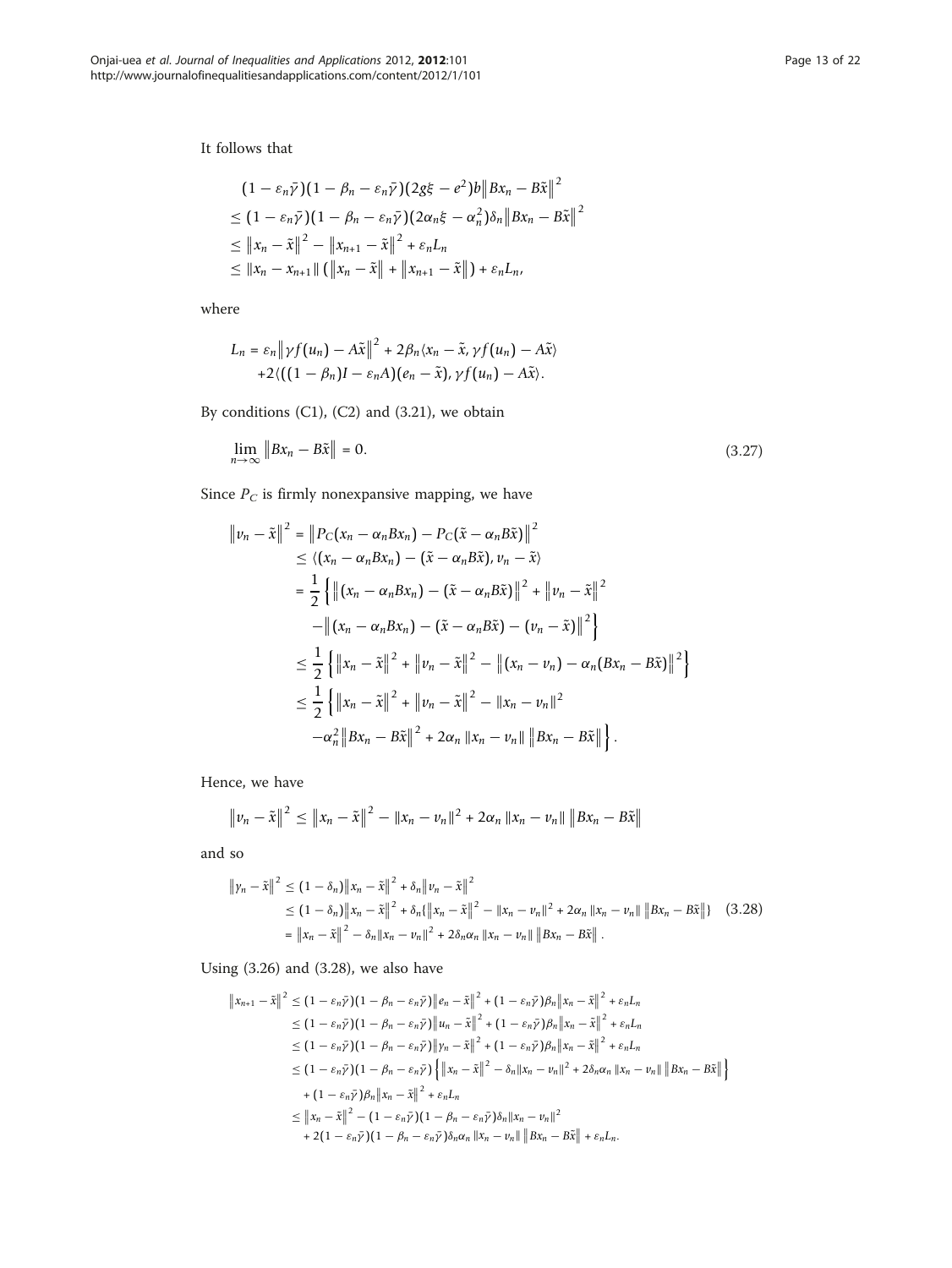It follow that

$$
(1 - \varepsilon_n \bar{\gamma})(1 - \beta_n - \varepsilon_n \bar{\gamma})\delta_n \|x_n - v_n\|^2
$$
  
\$\leq \|x\_n - x\_{n+1}\| (\|x\_n - \tilde{x}\| + \|x\_{n+1} - \tilde{x}\|)\$  
+ 2(1 - \varepsilon\_n \bar{\gamma})(1 - \beta\_n - \varepsilon\_n \bar{\gamma})\delta\_n \alpha\_n \|x\_n - v\_n\| \|Bx\_n - B\tilde{x}\| + \varepsilon\_n L\_n\$.

From conditions  $(C1)$ ,  $C(4)$ ,  $(3.21)$  and  $(3.27)$ , we obtain

$$
\lim_{n \to \infty} ||x_n - u_n|| = 0. \tag{3.29}
$$

Observe also that if  $e_n = P_C(W_nu_n - \lambda_nBW_nu_n)$ , then

$$
\|e_{n} - \tilde{x}\|^{2} = \|P_{C}(W_{n}u_{n} - \lambda_{n}BW_{n}u_{n}) - P_{C}(\tilde{x} - \lambda_{n}B\tilde{x})\|^{2}
$$
  
\n
$$
\leq \left\| (W_{n}u_{n} - \lambda_{n}BW_{n}u_{n}) - (\tilde{x} - \lambda_{n}B\tilde{x})\right\|^{2}
$$
  
\n
$$
= \left\| (W_{n}u_{n} - \lambda_{n}BW_{n}u_{n}) - (W_{n}\tilde{x} - \lambda_{n}BW_{n}\tilde{x})\right\|^{2}
$$
  
\n
$$
\leq \|u_{n} - \tilde{x}\|^{2} + (\lambda_{n}^{2} - 2\lambda_{n}\xi)\|BW_{n}u_{n} - B\tilde{x}\|^{2}
$$
  
\n
$$
\leq \|x_{n} - \tilde{x}\|^{2} + (\lambda_{n}^{2} - 2\lambda_{n}\xi)\|BW_{n}u_{n} - B\tilde{x}\|^{2}.
$$
 (3.30)

Substituting (3.30) in (3.26), we have

$$
\|x_{n+1} - \tilde{x}\|^2 \le (1 - \varepsilon_n \bar{y})(1 - \beta_n - \varepsilon_n \bar{y})\|e_n - \tilde{x}\|^2 + (1 - \varepsilon_n \bar{y})\beta_n\|x_n - \tilde{x}\|^2 + \varepsilon_n L_n
$$
  
\n
$$
\le (1 - \varepsilon_n \bar{y})(1 - \beta_n - \varepsilon_n \bar{y})\left\{\|x_n - \tilde{x}\|^2 + (\lambda_n^2 - 2\lambda_n \xi)\|BW_n u_n - B\tilde{x}\|^2\right\}
$$
  
\n
$$
+ (1 - \varepsilon_n \bar{y})\beta_n\|x_n - \tilde{x}\|^2 + \varepsilon_n L_n
$$
  
\n
$$
\le \|x_n - \tilde{x}\|^2 + (1 - \varepsilon_n \bar{y})(1 - \beta_n - \varepsilon_n \bar{y})(\lambda_n^2 - 2\lambda_n \xi)\|BW_n u_n - B\tilde{x}\|^2 + \varepsilon_n L_n.
$$

It follows that

$$
(1 - \varepsilon_n \bar{\gamma})(1 - \beta_n - \varepsilon_n \bar{\gamma})(2g\xi - e^2) \|BW_n u_n - B\tilde{x}\|^2
$$
  
\n
$$
\leq (1 - \varepsilon_n \bar{\gamma})(1 - \beta_n - \varepsilon_n \bar{\gamma})(2\lambda_n \xi - \lambda_n^2) \|BW_n u_n - B\tilde{x}\|^2
$$
  
\n
$$
\leq ||x_n - x_{n+1}|| (\Vert x_n - \tilde{x} \Vert + \Vert x_{n+1} - \tilde{x} \Vert) + \varepsilon_n L_n
$$

Since  $||x_{n+1} - x_n|| \to 0$   $(n \to \infty)$  and conditions (C1) and (C2), we obtain

$$
\lim_{n \to \infty} \|BW_n u_n - B\tilde{x}\| = 0. \tag{3.31}
$$

Since  $P_C$  is firmly nonexpansive (Lemma 2.2 (iii)), we have

$$
\|e_{n} - \tilde{x}\|^{2} = \|P_{C}(W_{n}u_{n} - \lambda_{n}BW_{n}u_{n}) - P_{C}(\tilde{x} - \lambda_{n}B\tilde{x})\|^{2}
$$
  
\n
$$
\leq \langle (W_{n}u_{n} - \lambda_{n}BW_{n}u_{n}) - (\tilde{x} - \lambda_{n}B\tilde{x}), e_{n} - \tilde{x} \rangle
$$
  
\n
$$
= \frac{1}{2} \left\{ \left\| (W_{n}u_{n} - \lambda_{n}BW_{n}u_{n}) - (\tilde{x} - \lambda_{n}B\tilde{x})\right\|^{2} + \left\| e_{n} - \tilde{x} \right\|^{2} \right\}
$$
  
\n
$$
- \left\| (W_{n}u_{n} - \lambda_{n}BW_{n}u_{n}) - (\tilde{x} - \lambda_{n}B\tilde{x}) - (e_{n} - \tilde{x})\right\|^{2} \right\}
$$
  
\n
$$
\leq \frac{1}{2} \left\{ \left\| u_{n} - \tilde{x} \right\|^{2} + \left\| e_{n} - \tilde{x} \right\|^{2} - \left\| (W_{n}u_{n} - e_{n}) - \lambda_{n} (BW_{n}u_{n} - B\tilde{x}) \right\|^{2} \right\}
$$
  
\n
$$
\leq \frac{1}{2} \left\{ \left\| x_{n} - \tilde{x} \right\|^{2} + \left\| e_{n} - \tilde{x} \right\|^{2} - \left\| W_{n}u_{n} - e_{n} \right\|^{2}
$$
  
\n
$$
- \lambda_{n}^{2} \left\| BW_{n}u_{n} - B\tilde{x} \right\|^{2} + 2\lambda_{n} \left\| W_{n}u_{n} - e_{n} \right\| \left\| BW_{n}u_{n} - B\tilde{x} \right\| \right\}.
$$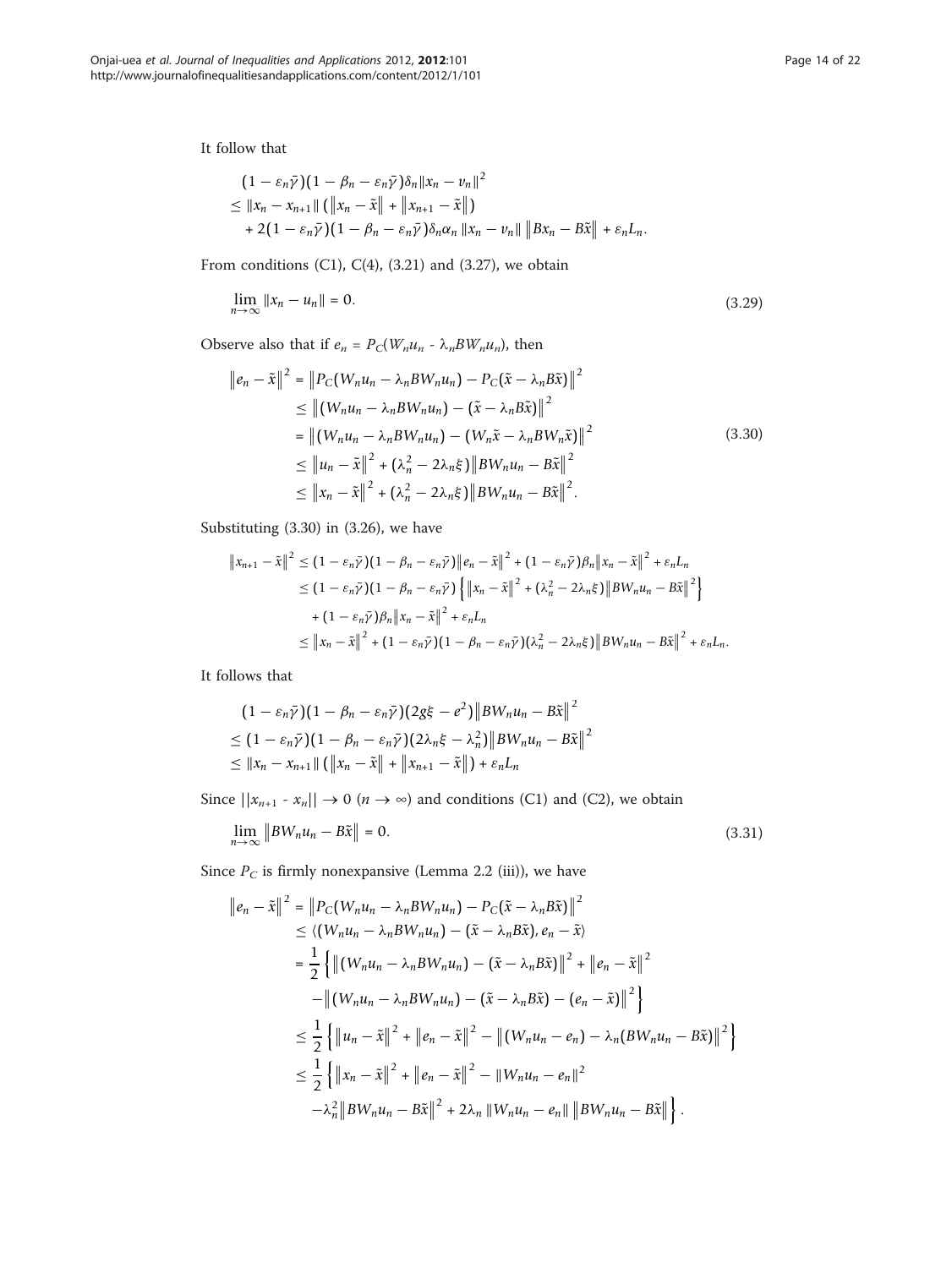Hence, we have

$$
\|e_n - \tilde{x}\|^2 \le \|x_n - \tilde{x}\|^2 - \|W_n u_n - e_n\|^2 + 2\lambda_n \|W_n u_n - e_n\| \|BW_n u_n - B\tilde{x}\|.
$$
 (3.32)

Using (3.26) and (3.32), we also have

$$
\|x_{n+1} - \tilde{x}\|^2 \leq (1 - \varepsilon_n \bar{y})(1 - \beta_n - \varepsilon_n \bar{y})\|e_n - \tilde{x}\|^2 + (1 - \varepsilon_n \bar{y})\beta_n\|x_n - \tilde{x}\|^2 + \varepsilon_n L_n
$$
  
\n
$$
\leq (1 - \varepsilon_n \bar{y})(1 - \beta_n - \varepsilon_n \bar{y})\left\{\|x_n - \tilde{x}\|^2 - \|W_n u_n - e_n\|^2 + 2\lambda_n \|W_n u_n - e_n\| \|BW_n u_n - B\tilde{x}\| \right\} + (1 - \varepsilon_n \bar{y})\beta_n \|x_n - \tilde{x}\|^2 + \varepsilon_n L_n
$$
  
\n
$$
\leq \|x_n - \tilde{x}\|^2 - (1 - \varepsilon_n \bar{y})(1 - \beta_n - \varepsilon_n \bar{y})\|W_n u_n - e_n\|^2
$$
  
\n
$$
+ 2(1 - \varepsilon_n \bar{y})(1 - \beta_n - \varepsilon_n \bar{y})\lambda_n \|W_n u_n - e_n\| \|BW_n u_n - B\tilde{x}\| + \varepsilon_n L_n.
$$

It follow that

$$
(1 - \varepsilon_n \bar{\gamma})(1 - \beta_n - \varepsilon_n \bar{\gamma}) \|W_n u_n - e_n\|^2
$$
  
\n
$$
\leq ||x_n - x_{n+1}|| (||x_n - \tilde{x}|| + ||x_{n+1} - \tilde{x}||)
$$
  
\n
$$
+ 2(1 - \varepsilon_n \bar{\gamma})(1 - \beta_n - \varepsilon_n \bar{\gamma})\lambda_n \|W_n u_n - e_n\| \|BW_n u_n - B\tilde{x}|| + \varepsilon_n L_n.
$$

From conditions (C1), (3.21), and (3.31), we obtain

$$
\lim_{n \to \infty} \|W_n u_n - e_n\| = 0. \tag{3.33}
$$

For any  $\tilde{x} \in \Theta$ , note that  $J_{r_{k,n}}^{F_k}$  is firmly nonexpansive (Lemma 2.7(2)) for  $k \in \{1, 2, 3,...,$ M}, then we have

$$
\begin{split} \left\| \mathbb{S}_{n}^{k} \gamma_{n} - \tilde{x} \right\|^{2} &= \left\| J_{r_{k,n}}^{F_{n}} \mathbb{S}_{n}^{k-1} \gamma_{n} - J_{r_{k,n}}^{F_{k}} \tilde{x} \right\|^{2} \\ &\leq \left\langle J_{r_{k,n}}^{F_{n}} \mathbb{S}_{n}^{k-1} \gamma_{n} - J_{r_{k,n}}^{F_{k}} \tilde{x}, \mathbb{S}_{n}^{k-1} \gamma_{n} - \tilde{x} \right\rangle \\ &= \left\langle \mathbb{S}_{n}^{k} \gamma_{n} - \tilde{x}, \mathbb{S}_{n}^{k-1} \gamma_{n} - \tilde{x} \right\rangle \\ &= \frac{1}{2} \left( \left\| \mathbb{S}_{n}^{k} \gamma_{n} - \tilde{x} \right\|^{2} + \left\| \mathbb{S}_{n}^{k-1} \gamma_{n} - \tilde{x} \right\|^{2} - \left\| \mathbb{S}_{n}^{k} \gamma_{n} - \mathbb{S}_{n}^{k-1} \gamma_{n} \right\|^{2} \right). \end{split}
$$

So, we obtain

$$
\left\|\mathfrak{S}_{n}^{k}\gamma_{n}-\tilde{x}\right\|^{2}\leq\left\|\mathfrak{S}_{n}^{k-1}\gamma_{n}-\tilde{x}\right\|^{2}-\left\|\mathfrak{S}_{n}^{k}\gamma_{n}-\mathfrak{S}_{n}^{k-1}\gamma_{n}\right\|^{2},\quad k=1,2,3,\ldots,M
$$

which implies that for each  $k \in \{1, 2, 3,..., M - 1\}$ ,

$$
\left\| \mathfrak{S}_{n}^{k} \gamma_{n} - \tilde{x} \right\|^{2} \leq \left\| \mathfrak{S}_{n}^{0} \gamma_{n} - \tilde{x} \right\|^{2} - \left\| \mathfrak{S}_{n}^{k} \gamma_{n} - \mathfrak{S}_{n}^{k-1} \gamma_{n} \right\|^{2}
$$
  
- 
$$
\left\| \mathfrak{S}_{n}^{k-1} \gamma_{n} - \mathfrak{S}_{n}^{k-2} \gamma_{n} \right\|^{2} - \dots - \left\| \mathfrak{S}_{n}^{2} \gamma_{n} - \mathfrak{S}_{n}^{1} \gamma_{n} \right\|^{2} - \left\| \mathfrak{S}_{n}^{1} \gamma_{n} - \mathfrak{S}_{n}^{0} \gamma_{n} \right\|^{2}
$$
  

$$
\leq \left\| \gamma_{n} - \tilde{x} \right\|^{2} - \left\| \mathfrak{S}_{n}^{k} \gamma_{n} - \mathfrak{S}_{n}^{k-1} \gamma_{n} \right\|^{2}
$$
  

$$
\leq \left\| x_{n} - \tilde{x} \right\|^{2} - \left\| \mathfrak{S}_{n}^{k} \gamma_{n} - \mathfrak{S}_{n}^{k-1} \gamma_{n} \right\|^{2}.
$$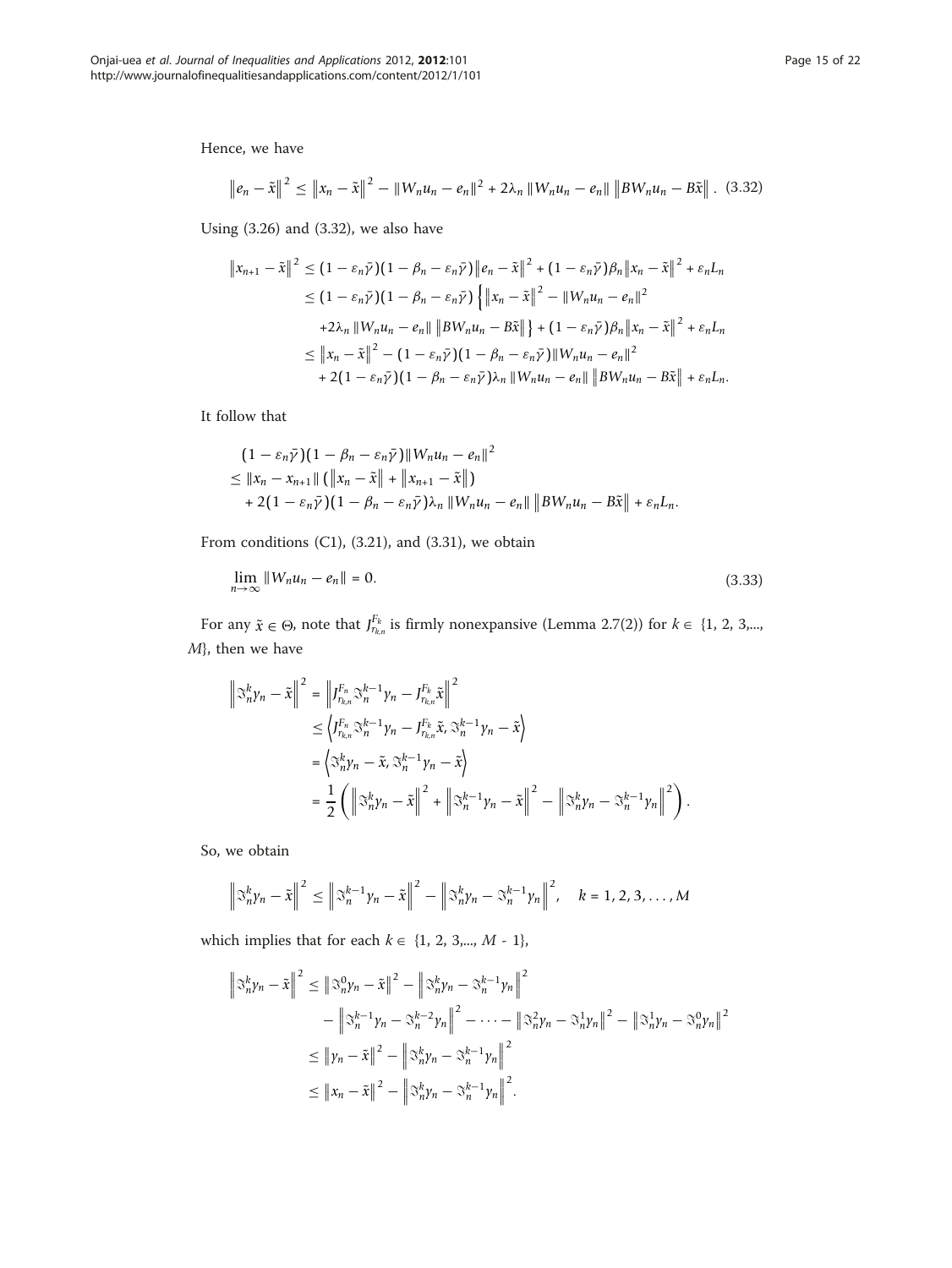$$
\|x_{n+1} - \tilde{x}\|^2 \le (1 - \varepsilon_n \bar{y})(1 - \beta_n - \varepsilon_n \bar{y})\|e_n - \tilde{x}\|^2 + (1 - \varepsilon_n \bar{y})\beta_n \|x_n - \tilde{x}\|^2 + \varepsilon_n L_n
$$
  
\n
$$
\le (1 - \varepsilon_n \bar{y})(1 - \beta_n - \varepsilon_n \bar{y})\|u_n - \tilde{x}\|^2 + (1 - \varepsilon_n \bar{y})\beta_n \|x_n - \tilde{x}\|^2 + \varepsilon_n L_n
$$
  
\n
$$
= (1 - \varepsilon_n \bar{y})(1 - \beta_n - \varepsilon_n \bar{y})\| \tilde{x}_n^k y_n - \tilde{x}\|^2 + (1 - \varepsilon_n \bar{y})\beta_n \|x_n - \tilde{x}\|^2 + \varepsilon_n L_n
$$
  
\n
$$
\le (1 - \varepsilon_n \bar{y})(1 - \beta_n - \varepsilon_n \bar{y})\left\{ \|x_n - \tilde{x}\|^2 - \left\| \tilde{x}_n^k y_n - \tilde{x}_n^{k-1} y_n \right\|^2 \right\}
$$
  
\n
$$
+ (1 - \varepsilon_n \bar{y})\beta_n \|x_n - \tilde{x}\|^2 + \varepsilon_n L_n
$$
  
\n
$$
\le \|x_n - \tilde{x}\|^2 - (1 - \varepsilon_n \bar{y})(1 - \beta_n - \varepsilon_n \bar{y})\| \tilde{x}_n^k y_n - \tilde{x}_n^{k-1} y_n \|^2 + \varepsilon_n L_n.
$$

Thus, we have

$$
(1-\varepsilon_n\bar{\gamma})(1-\beta_n-\varepsilon_n\bar{\gamma})\left\|\mathfrak{S}_n^k\gamma_n-\mathfrak{S}_n^{k-1}\gamma_n\right\|^2\leq\left\|x_n-x_{n+1}\right\|\left(\left\|x_n-\tilde{x}\right\|+\left\|x_{n+1}-\tilde{x}\right\|\right)+\varepsilon_nL_n.
$$

By  $\liminf_{n \to \infty} \beta_n > 0$ ,  $\varepsilon_n \to 0$  as  $n \to \infty$  and (3.21), so we deduce that

$$
\lim_{n \to \infty} \left\| \mathcal{S}_n^k \gamma_n - \mathcal{S}_n^{k-1} \gamma_n \right\| = 0, \ \ k = 1, 2, ..., M - 1,
$$
\n(3.34)

that is,

$$
\left\|u_n^{(k)}-u_n^{(k-1)}\right\| \to 0 \text{ as } n \to \infty.
$$

Therefore, we have

$$
\begin{aligned} \|y_n - u_n\| &= \left\| \mathfrak{S}_n^0 y_n - \mathfrak{S}_n^k y_n \right\| \\ &\leq \left\| \mathfrak{S}_n^0 y_n - \mathfrak{S}_n^1 y_n \right\| + \left\| \mathfrak{S}_n^1 y_n - \mathfrak{S}_n^2 y_n \right\| + \dots + \left\| \mathfrak{S}_n^{M-1} y_n - \mathfrak{S}_n^M y_n \right\|. \end{aligned}
$$

From (3.34), we have

$$
\lim_{n \to \infty} \|y_n - u_n\| = 0. \tag{3.35}
$$

Since  $x_{n+1} = \epsilon_n \mathcal{J}(u_n) + \beta_n x_n + ((1 - \beta_n)I - \epsilon_n A)e_n$ , we have

$$
||x_n - e_n|| \le ||x_n - x_{n+1}|| + ||x_{n+1} - e_n||
$$
  
\n
$$
= ||x_n - x_{n+1}|| + ||\varepsilon_n \gamma f(u_n) + \beta_n x_n + ((1 - \beta_n)I - \varepsilon_n A)e_n - e_n||
$$
  
\n
$$
= ||x_n - x_{n+1}|| + ||\varepsilon_n(\gamma f(u_n) - Ae_n) + \beta_n(x_n - e_n)||
$$
  
\n
$$
\le ||x_n - x_{n+1}|| + \varepsilon_n(||\gamma f(u_n)|| + ||Ae_n||) + \beta_n ||x_n - e_n||,
$$

that is,

$$
||x_n - e_n|| \leq \frac{1}{1 - \beta_n} ||x_n - x_{n+1}|| + \frac{\varepsilon_n}{1 - \beta_n} (||\gamma f(u_n)|| + ||Ae_n||).
$$

By conditions (C1), (C2), and (3.21) it follows that

$$
\lim_{n \to \infty} \|x_n - e_n\| = 0. \tag{3.36}
$$

On the other hand, from (3.3), we have

$$
\|\gamma_n-x_n\|=\delta_n\,\|v_n-x_n\|.
$$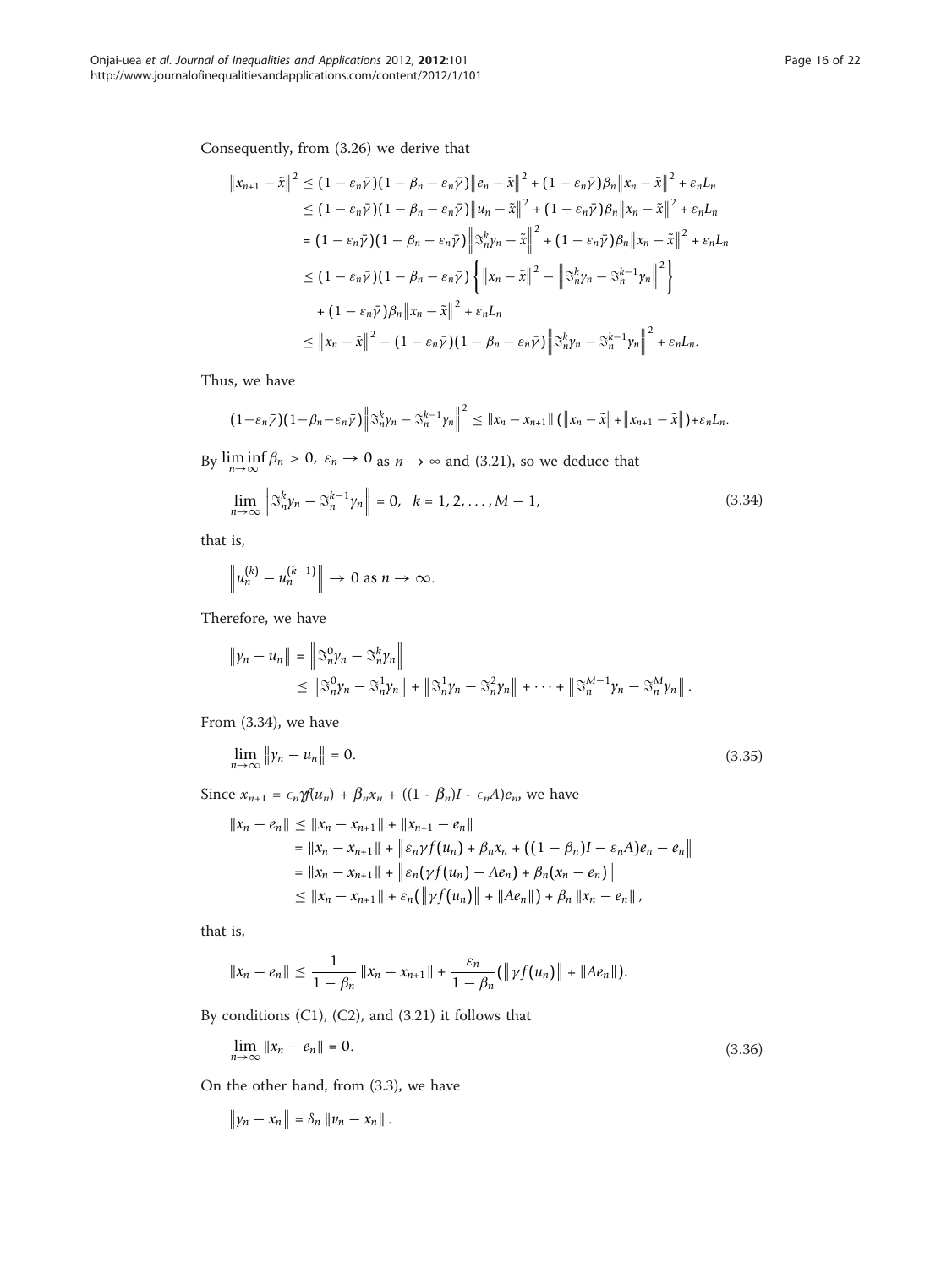Since 
$$
\lim_{n \to \infty} ||x_n - v_n|| = 0
$$
, we get

$$
\lim_{n \to \infty} \|\gamma_n - x_n\| = 0. \tag{3.37}
$$

We observe that

$$
||W_n e_n - e_n|| \le ||W_n e_n - W_n u_n|| + ||W_n u_n - e_n||
$$
  
\n
$$
\le ||e_n - x_n + x_n - y_n + y_n - u_n|| + ||W_n u_n - e_n||
$$
  
\n
$$
\le ||e_n - x_n|| + ||x_n - y_n|| + ||y_n - u_n|| + ||W_n u_n - e_n||.
$$

Consequently, we obtain

$$
\lim_{n \to \infty} \|W_n e_n - e_n\| = 0. \tag{3.38}
$$

Let W be the mapping defined by (3.2). Since  $\{e_n\}$  is bounded, applying Lemma 3.1(4) and (3.38), we have

$$
||We_n - e_n|| \le ||We_n - W_n e_n|| + ||W_n e_n - e_n|| \to 0 \text{ as } n \to \infty.
$$
 (3.39)

**Step 6.** We show that  $q \in \Theta$ , where  $\Theta := \bigcap_{n=1}^{\infty} F(T_n) \cap (\bigcap_{k=1}^{M} SEP(F_k)) \cap VI(C, B)$ .

Since  $\{x_n\}$  is bounded, we see that there exits a subsequence  $\{x_{n_i}\}$  of  $\{x_n\}$  which converges weakly to q. It follows from (3.37) and (3.36) that  $\gamma_{n_i} \rightarrow q$  and  $e_{n_i} \rightarrow q$ . From (3.35), we obtain that  $\mathfrak{S}_{n_i}^k \gamma_{n_i} \rightharpoonup q$  for  $k = 1, 2, \ldots, M$ .

First, we show that  $q \in \bigcap_{k=1}^{M} \text{SEP}(F_k)$ . Since  $u_n = \mathcal{S}_n^k y_n$  for  $k = 1, 2, 3, ..., M$ , we also have

$$
F_k(\mathcal{S}_n^k \gamma_n, \gamma) + \frac{1}{r_n} \langle \gamma - \mathcal{S}_n^k \gamma_n, \mathcal{S}_n^k \gamma_n - \mathcal{S}_n^{k-1} \gamma_n \rangle \geq 0, \quad \forall \gamma \in C.
$$

If follows from (A2) that,

$$
\frac{1}{r_n}\langle \gamma - \mathfrak{S}_n^k \gamma_n, \mathfrak{S}_n^k \gamma_n - \mathfrak{S}_n^{k-1} \gamma_n \rangle \geq -F_k(\mathfrak{S}_n^k \gamma_n, \gamma) \geq F_k(\gamma, \mathfrak{S}_n^k \gamma_n).
$$

Replacing *n* by  $n_i$ , we have

$$
\left\langle \gamma - \mathfrak{S}_{n_i}^k \gamma_{n_i}, \frac{\mathfrak{S}_{n_i}^k \gamma_{n_i} - \mathfrak{S}_{n_i}^{k-1} \gamma_{n_i}}{r_{n_i}} \right\rangle \geq F_k(\gamma, \mathfrak{S}_{n_i}^k \gamma_{n_i}).
$$

Since  $\frac{\Im_{n_i}^k \gamma_{n_i} - \Im_{n_i}^{k-1} \gamma_{n_i}}{r}$  $\frac{r-\mathfrak{D}_{n_i}\cdot \mathfrak{D}_{n_i}}{r_{n_i}} \to 0$  and  $\mathfrak{D}_{n_i}^k \gamma_{n_i} \to q$ , it follows by (A4) that

$$
F_k(\gamma, q) \leq 0 \quad \forall \gamma \in C,
$$

for each  $k = 1,2,3, ..., M$ .

For t with  $0 < t \leq 1$  and  $y \in H$ , let  $y_t = ty + (1 - t)q$ . Since  $y \in C$  and  $q \in C$ , we have  $y_t \in C$  and hence  $F_k(y_t, q) \le 0$ . So, from (A1) and (A4) we have

 $0 = F_k(y_t, y_t) \le t F_k(y_t, y) + (1 - t) F_k(y_t, q) \le t F_k(y_t, y)$ 

and hence  $F_k(y_p y) \ge 0$ . From (A3), we have  $F_k(q,y) \ge 0$  for all  $y \in C$  and hence  $q \in$  $SEP(F_k)$  for  $k = 1, 2, 3,..., M$ , that is,  $q \in \bigcap_{k=1}^{M} SEP(F_k)$ .

Next, we show that  $q \in \bigcap_{n=1}^{\infty} F(T_n)$ . By Lemma 3.1(2), we have  $F(W) = \bigcap_{n=1}^{\infty} F(T_n)$ . Assume  $q \notin F(W)$ . Since  $e_{n_i} \rightharpoonup q$  and  $q \neq Wq$ , it follows by the Opial's condition (Lemma 2.3) that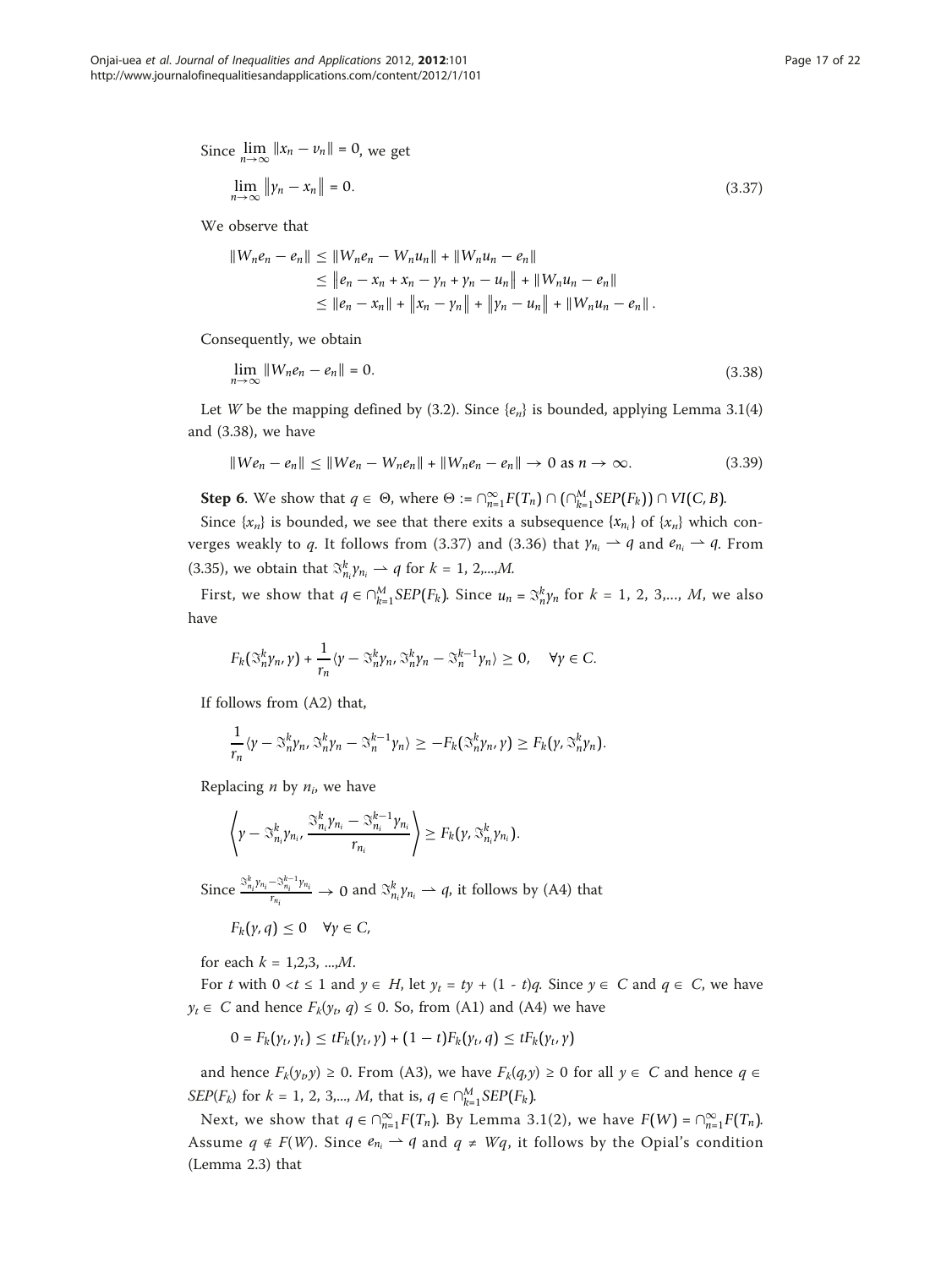$$
\liminf_{i \to \infty} \|e_{n_i} - q\| < \liminf_{i \to \infty} \|e_{n_i} - Wq\| \\
\leq \liminf_{i \to \infty} \|e_{n_i} - We_{n_i}\| + \|We_{n_i} - Wq\|\} \\
\leq \liminf_{i \to \infty} \|e_{n_i} - q\|
$$

which derives a contradiction. Thus, we have  $q \in F(W) = \bigcap_{n=1}^{\infty} F(T_n)$ . Finally, now we prove that  $q \in VI(C, B)$ .

We define the maximal monotone operator

$$
Qq_1 = \begin{cases} Bq_1 + N_Cq_1, q_1 \in C, \\ \emptyset, q_1 \notin C. \end{cases}
$$

For any given  $(q_1, q_2) \in G(Q)$ , hence  $q_2$  -  $Bq_1 \in N_Cq_1$ . Since  $e_n \in C$  we see from the definition of  $N_C$  that

$$
\langle q_1-e_n, q_2-Bq_1\rangle\geq 0.
$$

On the other hand, from  $e_n = P_C(W_n u_n - \alpha_n BW_n u_n)$ , we have

$$
\langle q_1-e_n, e_n-(W_nu_n-\alpha_nBW_nu_n)\rangle\geq 0,
$$

that is

$$
\left\langle q_1-e_n,\frac{e_n-W_nu_n}{\alpha_n}+BW_nu_n\right\rangle\geq 0.
$$

Therefore, we obtain

$$
\langle q_{1} - e_{n_{i}}, q_{2} \rangle \geq \langle q_{1} - e_{n_{i}}, B q_{1} \rangle
$$
  
\n
$$
\geq \langle q_{1} - e_{n_{i}}, B q_{1} \rangle - \left\langle q_{1} - e_{n_{i}}, \frac{e_{n_{i}} - W_{n} u_{n_{i}}}{\alpha_{n_{i}}} + BW_{n} u_{n_{i}} \right\rangle
$$
  
\n
$$
= \left\langle q_{1} - e_{n_{i}}, B q_{1} - BW_{n} u_{n_{i}} - \frac{e_{n_{i}} - W_{n} u_{n_{i}}}{\alpha_{n_{i}}} \right\rangle
$$
  
\n
$$
= \left\langle q_{1} - e_{n_{i}}, B q_{1} - B e_{n_{i}} \right\rangle + \left\langle q_{1} - e_{n_{i}}, B e_{n_{i}} - BW_{n} u_{n_{i}} \right\rangle
$$
  
\n
$$
- \left\langle q_{1} - e_{n_{i}}, \frac{e_{n_{i}} - W_{n} u_{n_{i}}}{\alpha_{n_{i}}} \right\rangle
$$
  
\n
$$
\geq \left\langle q_{1} - e_{n_{i}}, B e_{n_{i}} - BW_{n} u_{n_{i}} \right\rangle - \left\langle q_{1} - e_{n_{i}}, \frac{e_{n_{i}} - W_{n} u_{n_{i}}}{\alpha_{n_{i}}} \right\rangle,
$$
\n(3.40)

Since  $||e_{n_i} - W_n u_{n_i}|| \to 0$  as  $i \to \infty$  and B is Lipschitz continuous we obtain that

$$
\langle q_1-q, q_2\rangle\geq 0.
$$

Notice that Q is maximal monotone, we obtain that  $q \in Q^{-1}0$  and hence  $q \in VI(C,B)$ . This implies  $q \in \Theta$ . Since  $z = P_{\Theta}(\mathcal{Y} + (I - A))(z)$ , we have

$$
\limsup_{n\to\infty} \left\langle x_n - z, \gamma f(z) - Az \right\rangle = \lim_{i\to\infty} \left\langle x_{n_i} - z, \gamma f(z) - Az \right\rangle = \left\langle q - z, \gamma f(z) - Az \right\rangle \leq 0. \quad (3.41)
$$

On the other hand, we have

$$
\langle e_n - z, \gamma f(z) - Az \rangle = \langle e_n - x_n, \gamma f(z) - Az \rangle + \langle x_n - z, \gamma f(z) - Az \rangle
$$
  
 
$$
\leq ||e_n - x_n|| \, ||\gamma f(z) - Az|| + \langle x_n - z, \gamma f(z) - Az \rangle.
$$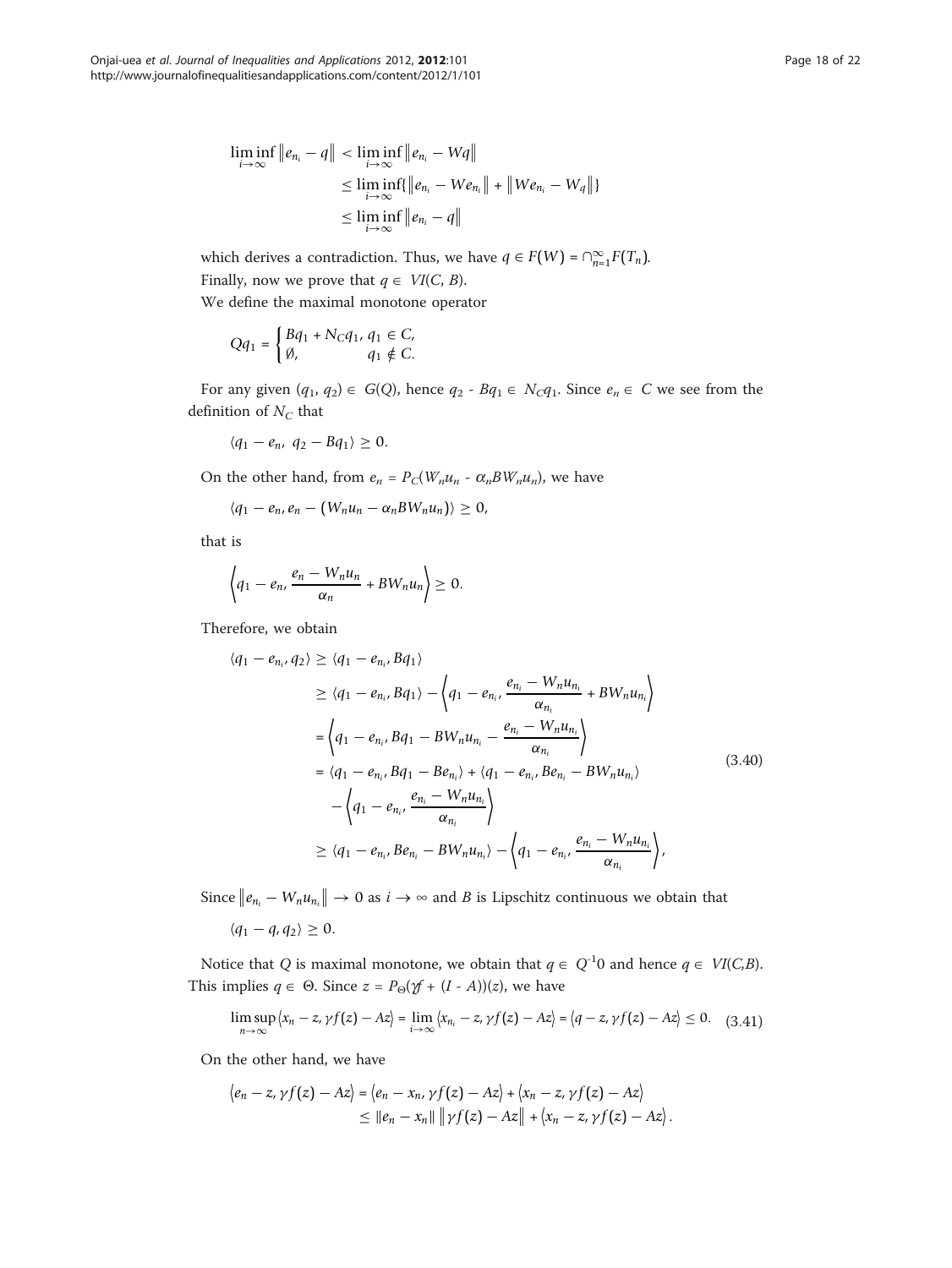From (3.36) and (3.41), we obtain that

$$
\limsup_{n \to \infty} \langle e_n - z, \gamma f(z) - Az \rangle \le 0. \tag{3.42}
$$

**Step** 7. Finally, we show that  $\{x_n\}$  converges strongly to  $z = P_{\Theta}(I - A + \gamma f)(z)$ . Indeed, from (3.3), we have

$$
||x_{n+1} - z||^2 = ||((1 - \beta_n)I - \varepsilon_nA)(e_n - z) + \beta_n(x_n - z) + \varepsilon_n(\gamma f(u_n) - Az)||^2
$$
  
\n
$$
= ||((1 - \beta_n)I - \varepsilon_nA)(e_n - z) + \beta_n(x_n - z)\gamma f(u_n) - Az
$$
  
\n
$$
+ \varepsilon_n^2 ||\gamma f(u_n) - Az||^2 + 2\beta_n\varepsilon_n(x_n - z, \gamma f(u_n) - Az)
$$
  
\n
$$
\leq ((1 - \beta_n)I - \varepsilon_nA)(e_n - z), \gamma f(u_n) - Az
$$
  
\n
$$
\leq ((1 - \beta_n - \varepsilon_n\gamma) ||e_n - z|| + \beta_n ||x_n - z||^2 + \varepsilon_n^2 ||\gamma f(u_n) - Az||^2
$$
  
\n
$$
+ 2\beta_n\varepsilon_n\gamma(x_n - z, f(u_n) - f(z)) + 2\beta_n\varepsilon_n(x_n - z, \gamma f(z) - Az)
$$
  
\n
$$
+ 2(1 - \beta_n)\varepsilon_n\gamma(e_n - z, f(u_n) - f(z)) + 2\varepsilon_n(e_n - z, \gamma f(z) - Az)
$$
  
\n
$$
- 2\beta_n\varepsilon_n(e_n - z, \gamma f(z) - Az) - 2\varepsilon_n^2((A(e_n - z), \gamma f(u_n) - Az)
$$
  
\n
$$
\leq (1 - \beta_n - \varepsilon_n\bar{\gamma})^2 ||e_n - z||^2 + \beta_n^2 ||x_n - z||^2 + 2(1 - \beta_n - \varepsilon_n\bar{\gamma})\beta_n ||e_n - z|| ||x_n - z||
$$
  
\n
$$
+ \varepsilon_n^2 ||\gamma f(u_n) - Az||^2 + 2\beta_n\varepsilon_n\gamma ||x_n - z|| ||f(u_n) - f(z)||
$$
  
\n
$$
+ 2(1 - \beta_n)\varepsilon_n\gamma ||e_n - z|| ||f(u_n) - f(z)|| + 2\beta_n\varepsilon_n ||x_n - z|| ||\gamma f(z) - Az||
$$
  
\n
$$
- 2\beta_n\varepsilon_n ||e_n - z|| ||\gamma f(z) - Az|| - 2\varepsilon_n^2 ||A(e_n - z)|| ||\gamma f(u_n) - Az||
$$
  
\n
$$
+ 2\beta_n\varepsilon_n ||x
$$

where  $K$  is an appropriate constant such that

$$
K \geq \max \left\{ \sup_{n \geq 1} \left\{ \bar{\gamma}^2 \|x_n - z\|^2 + \left\| \gamma f(u_n) - Az \right\|^2 + 2 \left\| A(e_n - z) \right\| \left\| \gamma f(u_n) - Az \right\| \right\} \right\},\
$$

Set  $b_n = 2(\bar{\gamma} - \gamma \eta) \varepsilon_n$  and  $c_n = \varepsilon_n$  {2 $\langle e_n - z \cdot z \cdot z \cdot z \rangle + \varepsilon_n K$ }. Then we have

$$
||x_{n+1} - z||^2 \le (1 - b_n) ||x_n - z||^2 + c_n, \quad \forall n \ge 0.
$$
 (3.43)

From the conditions (C1) and (3.42), we see that

$$
\lim_{n\to\infty}b_n=0,\ \ \sum_{n=0}^{\infty}b_n=\infty\ \text{and}\ \ \limsup_{n\to\infty}c_n\leq 0.
$$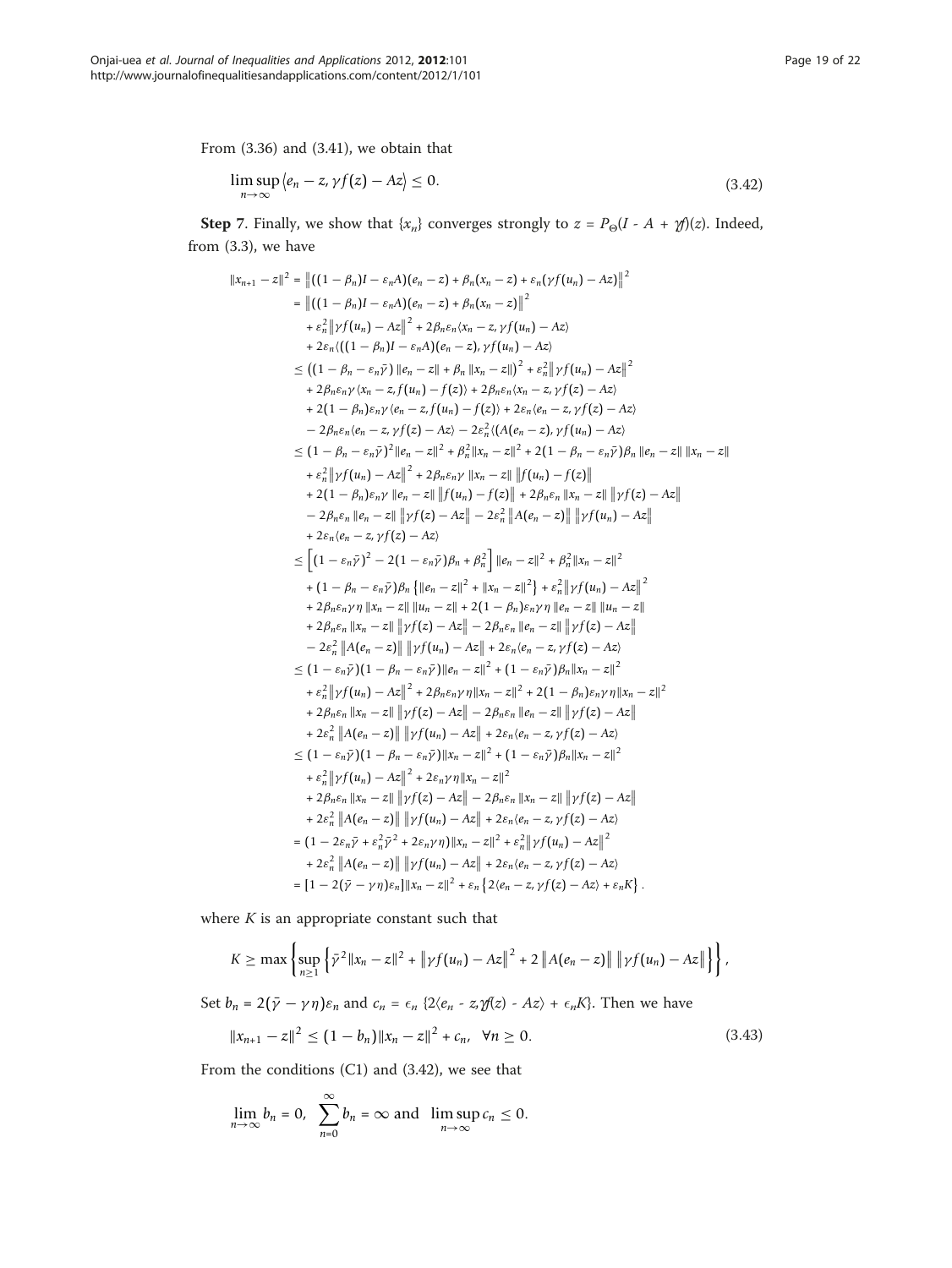Therefore, applying Lemma 2.8 to (3.43), we get that  $\{x_n\}$  converges strongly to  $z \in$ Θ. This completes the proof.

Corollary 3.3. Let C be a nonempty closed convex subset of a real Hilbert space H, let  $F_k$   $k \in \{1, 2, 3,..., M\}$  be a bifunction from  $C \times C$  to ℝ satisfying (A1)-(A4) and let B be ξ-inverse strongly monotone such that

$$
\Theta := \left(\cap_{k=1}^M \underline{SEP}(F_k)\right) \cap VI(C, B) \neq \emptyset.
$$

Let f be a contraction of H into itself with  $\eta \in (0,1)$ . Let  $\{x_n\}$ ,  $\{y_n\}$  and  $\{u_n\}$  be sequences generated by

 $\sqrt{2}$  $\int$  $\overline{\mathsf{I}}$  $x_1 = x \in C$  *chosen arbitrary*,  $y_n = (1 - \delta_n)x_n + \delta_n P_C(x_n - \alpha_n Bx_n),$  $u_n = J_{r_{M,n}}^{F_M} J_{r_{M-1,n}}^{F_{M-1}} J_{r_{M-2,n}}^{F_{M-2}} \dots J_{r_{2,n}}^{F_2} J_{r_{1,n}}^{F_1} \gamma_n$  $x_{n+1} = \varepsilon_n f(u_n) + \beta_n x_n + (1 - \beta_n - \varepsilon_n) P_C(u_n - \lambda_n B u_n), \quad \forall n \ge 1,$ 

where  $\{\epsilon_n\}$ ,  $\{\beta_n\}$  are two sequences in  $(0,1)$  and  $\{r_{k,n}\}$ ,  $k \in \{1,2,3,...,M\}$  are a real sequence in  $(0, \infty)$  satisfy the following conditions:

(C1)  $\lim_{n\to\infty} \epsilon_n = 0$  and  $\sum_{n=1}^{\infty} \epsilon_n = \infty$ , (C2) 0 < lim inf<sub>n→∞</sub>  $\beta_n \leq \limsup_{n\to\infty} \beta_n < 1$ , (C3)  $\{\alpha_n\}, \{\lambda_n\} \subset [e, g] \subset (0, 2\xi), \lim_{n \to \infty} \alpha_n = 0$  and  $\lim_{n \to \infty} \lambda_n = 0$ , (C4)  $\{\delta_n\} \subset [0, b]$ , for some  $b \in (0,1)$  and  $\lim_{n\to\infty} |\delta_{n+1} - \delta_n| = 0$ , (C5) lim inf<sub>n→∞</sub>  $r_{k,n} > 0$  and lim<sub>n→∞</sub>  $|r_{k,n+1} - r_{k,n}| = 0$  for each  $k \in \{1, 2, 3,..., M\}$ ,

Then,  $\{x_n\}$  and  $\{u_n\}$  converge strongly to a point  $z \in \Theta$  which is the unique solution of the variational inequality

 $\langle (f(z)-z, x-z) \geq 0, \forall x \in \Theta.$ 

Equivalently, we have  $z = P_{\Theta}f(z)$ .

*Proof.* Put  $T_n \equiv I$  for all  $n \ge 1$  and for all  $x \in C$ . Then  $W_n = I$ ,  $A = I$  and  $\gamma = 1$ . The conclusion follows from Theorem 3.2. This completes the proof.

If  $\delta_n = 0$  and  $M = 1$ , in Theorem 3.2, then we can obtain the following result immediately.

Corollary 3.4. Let C be a nonempty closed convex subset of a real Hilbert space H, let  $F_k$   $k \in \{1, 2, 3,..., M\}$  be a bifunction from  $C \times C$  to ℝ satisfying (A1)-(A4), let  ${T_n}$  be an infinite family of nonexpansive mappings of C into itself and let B be ξ-inverse strongly monotone such that

 $\Theta := \bigcap_{n=1}^{\infty} F(T_n) \cap EP(F) \cap VI(C, B) \neq \emptyset.$ 

Let f be a contraction of H into itself with  $\eta \in (0,1)$  and let A be a strongly positive linear bounded operator on H with coefficient  $\bar{\gamma} > 0$ and  $0 < \gamma < \frac{\bar{\gamma}}{\eta}$ . Let  $\{x_n\}$ ,  $\{y_n\}$  and  $\{u_n\}$  be sequences generated by

$$
\begin{cases}\nx_1 = x \in C \text{ chosen arbitrary,} \\
F(u_n, \gamma) + \frac{1}{r_n} \langle \gamma - u_n, u_n - x_n \rangle \ge 0, \quad \forall \gamma \in C, \\
x_{n+1} = \varepsilon_n \gamma f(u_n) + \beta_n x_n + \left( (1 - \beta_n)I - \varepsilon_n A \right) P_C(W_n u_n - \lambda_n B W_n u_n), \quad \forall n \ge 1,\n\end{cases}
$$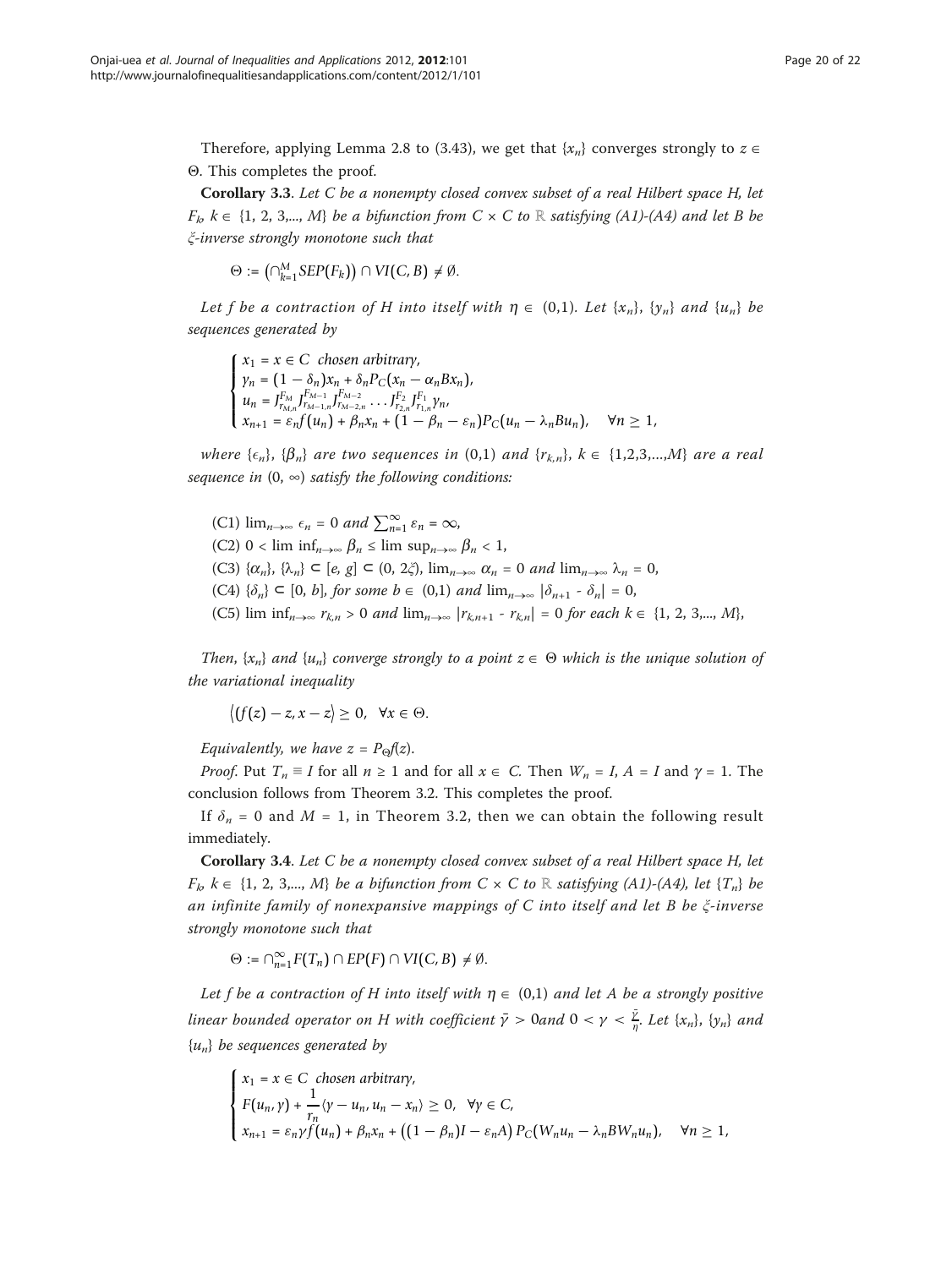<span id="page-20-0"></span>where  $\{W_n\}$  is the sequence generated by (3.1) and  $\{\epsilon_n\}$ ,  $\{\beta_n\}$  are two sequences in (0,1) and  $\{r_n\}$  are a real sequence in  $(0, \infty)$  satisfy the following conditions:

(C1)  $\lim_{n\to\infty} \epsilon_n = 0$  and  $\sum_{n=1}^{\infty} \epsilon_n = \infty$ , (C2) 0 < lim inf<sub>n→∞</sub>  $\beta_n \leq \limsup_{n\to\infty} \beta_n < 1$ , (C3)  $\{\lambda_n\} \subset [e, g] \subset (0, 2\xi)$  and  $\lim_{n \to \infty} \lambda_n = 0$ , (C4) lim inf<sub>n→∞</sub>  $r_n > 0$  and lim<sub>n→∞</sub>  $|r_{n+1} - r_n| = 0$ .

Then,  $\{x_n\}$  and  $\{u_n\}$  converge strongly to a point  $z \in \Theta$  which is the unique solution of the variational inequality

 $\langle (A - \gamma f)z, x - z \rangle \geq 0, \quad \forall x \in \Theta.$ 

Equivalently, we have  $z = P_{\Theta}(I - A + \gamma f)(z)$ .

#### Acknowledgements

The authors were supported by the Centre of Excellence in Mathematics, the Commission on Higher Education, Thailand. CJ was partially supported by Rajamangala University of Technology Rattanakosin Research and Development Institute, the Thailand Research Fund and the Commission on Higher Education under Grant No. MRG5480206. The authors thank the referees for their careful reading of the article and useful comments.

### Author details

1 Department of Mathematics, Faculty of Science, King Mongkut's University of Technology Thonburi, Bangkok 10140, Thailand <sup>2</sup>Centre of Excellence in Mathematics, CHE, Si Ayuthaya Road, Bangkok 10400, Thailand <sup>3</sup>Department of Mathematics, Faculty of Liberal Arts, Rajamangala University of Technology Rattanakosin, Nakhon Pathom 73170, Thailand

#### Authors' contributions

All authors contribute equally and significantly in this research work. All authors read and approved the final manuscript.

#### Competing interests

The authors declare that they have no competing interests.

# Received: 29 November 2011 Accepted: 26 April 2012 Published: 26 April 2012

#### References

- 1. Blum, E, Oettli, W: From optimization and variational inequalities to equilibrium problems. Math Stud. 63, 123–145 (1994)
- 2. Agarwal, RP, Cho, YJ, Petrot, N: Systems of general nonlinear set-valued mixed variational inequalities problems in Hilbert spaces. Fixed Point Theory Appl 31 (2011). 2011
- 3. Combettes, PL, Hirstoaga, SA: Equilibrium programming in Hilbert spaces. J Nonlinear Convex Anal. 6, 29–41 (2005)
- 4. Cho, YJ, Petrot, N: On the system of nonlinear mixed implicit equilibrium problems in Hilbert spaces. J Inequal Appl 12 (2010). Article ID 437976, 2010
- 5. Cho, YJ, Petrot, N: An optimization problem related to generalized equilibrium and fixed point problems with applications. Fixed Point Theory. 11, 237–250 (2010)
- 6. Cho, YJ, Petrot, N: Regularization and iterative method for general variational inequality problem in Hilbert spaces. J Inequal Appl 21 (2011). 2011
- 7. Cho, YJ, Argyros, IK, Petrot, N: Approximation methods for common solutions of generalized equilibrium, systems of nonlinear variational inequalities and fixed point problems. Comput Math Appl. 60, 2292–2301 (2010). doi:10.1016/j. camwa.2010.08.021
- 8. Cho, YJ, Kang, JI, Qin, X: Convergence theorems based on hybrid methods for generalized equilibrium problems and fixed point problems. Nonlinear Anal. 71, 4203–4214 (2009). doi:10.1016/j.na.2009.02.106
- 9. Chen, JW, Cho, YJ, Kim, JK, Li, J: Multiobjective optimization problems with modified objective functions and cone constraints and applications. J Global Optim. 49, 137–147 (2011). doi:10.1007/s10898-010-9539-3
- 10. Colao, V, Marino, G, Xu, HK: An iterative method for finding common solutions of equilibrium and fixed point problems. J Math Anal Appl. 344, 340–352 (2008). doi:10.1016/j.jmaa.2008.02.041
- 11. Chantarangsi, W, Jaiboon, C, Kumam, P: A viscosity hybrid steepest descent method for generalized mixed equilibrium problems and variational inequalities, for relaxed cocoercive mapping in Hilbert spaces. Abst Appl Anal 39 (2010). Article ID 390972, 2010
- 12. He, H, Liu, S, Cho, YJ: An explicit method for systems of equilibrium problems and fixed points of infinite family of nonexpansive mappings. J Comput Appl Math. 235, 4128–4139 (2011). doi:10.1016/j.cam.2011.03.003
- 13. Jaiboon, C: The hybrid steepest descent method for addressing fixed point problems and system of equilibrium problems. Thai J Math. 8, 275–292 (2010)